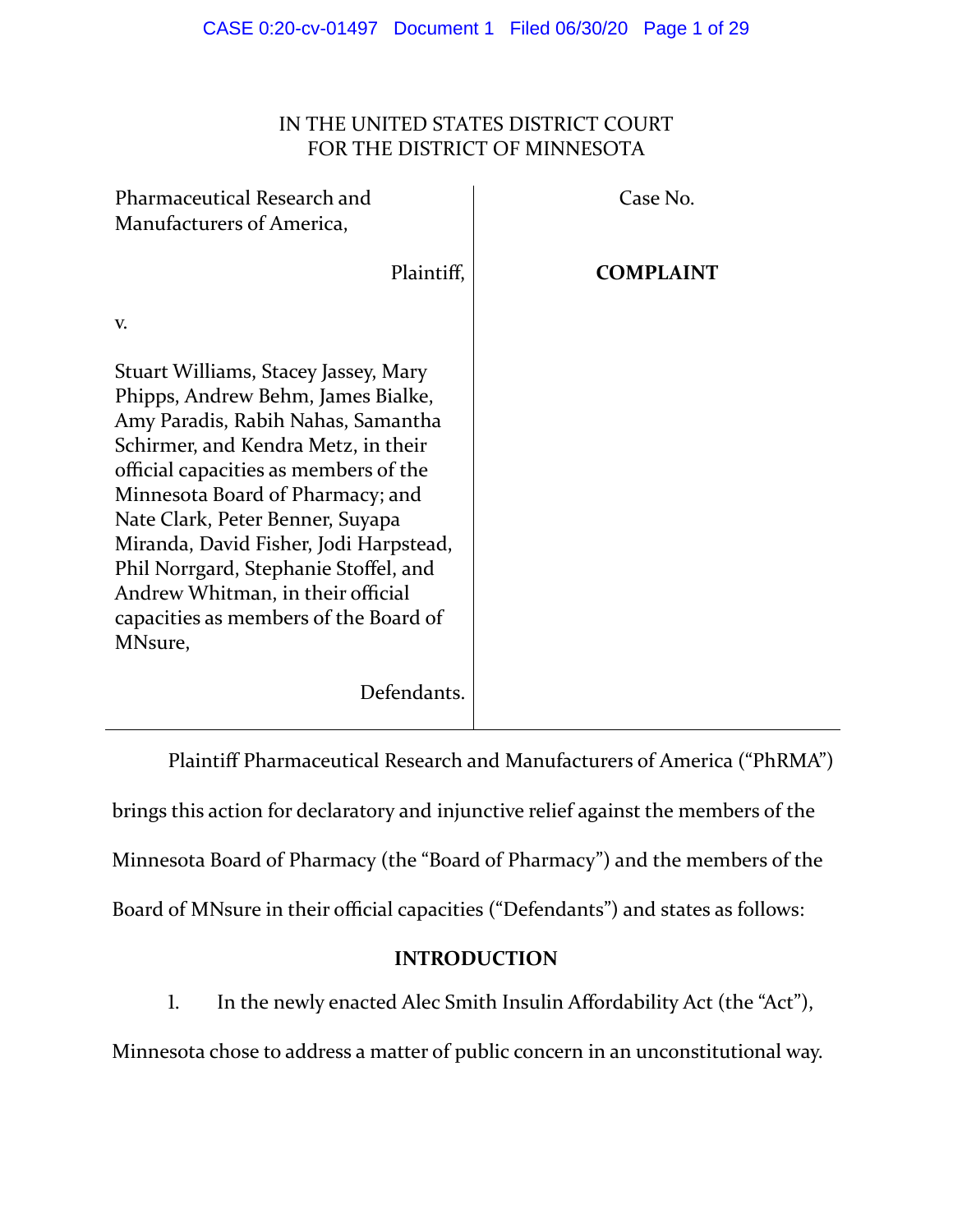#### CASE 0:20-cv-01497 Document 1 Filed 06/30/20 Page 2 of 29

2. The public concern is the high out-of-pocket costs that some patients must pay for insulin, often because these individuals lack health insurance coverage for prescription medications, or because their insurance requires significant out-ofpocket payments for their medications. Minnesota could have taken various lawful steps to address this concern. What Minnesota chose to do, however, is to order pharmaceutical manufacturers to give insulin to state residents, on the state's pre‐ scribed terms, at no charge to the recipients and without compensating the manufacturers in any way.

3. A state cannot simply commandeer private property to achieve its public policy goals. The Takings Clause of the Fifth Amendment of the U.S. Constitu‐ tion prohibits states from attempting to solve societal problems in this draconian manner. Because the Act takes private property for public use without paying just compensation, it is unconstitutional and should be enjoined.

4. PhRMA and its members believe that no one living with diabetes should be forced to go without life-saving insulin because they cannot afford it. Indeed, before Minnesota enacted its confiscatory law, three of PhRMA's members that collectively manufacture most of the insulin sold in the United States were al‐ ready committing significant resources to provide insulin to those in need, so that individuals living with diabetes are not forced to ration or forgo life‐saving insulin because they cannot afford it. All three manufacturers have affordability programs

Ͳ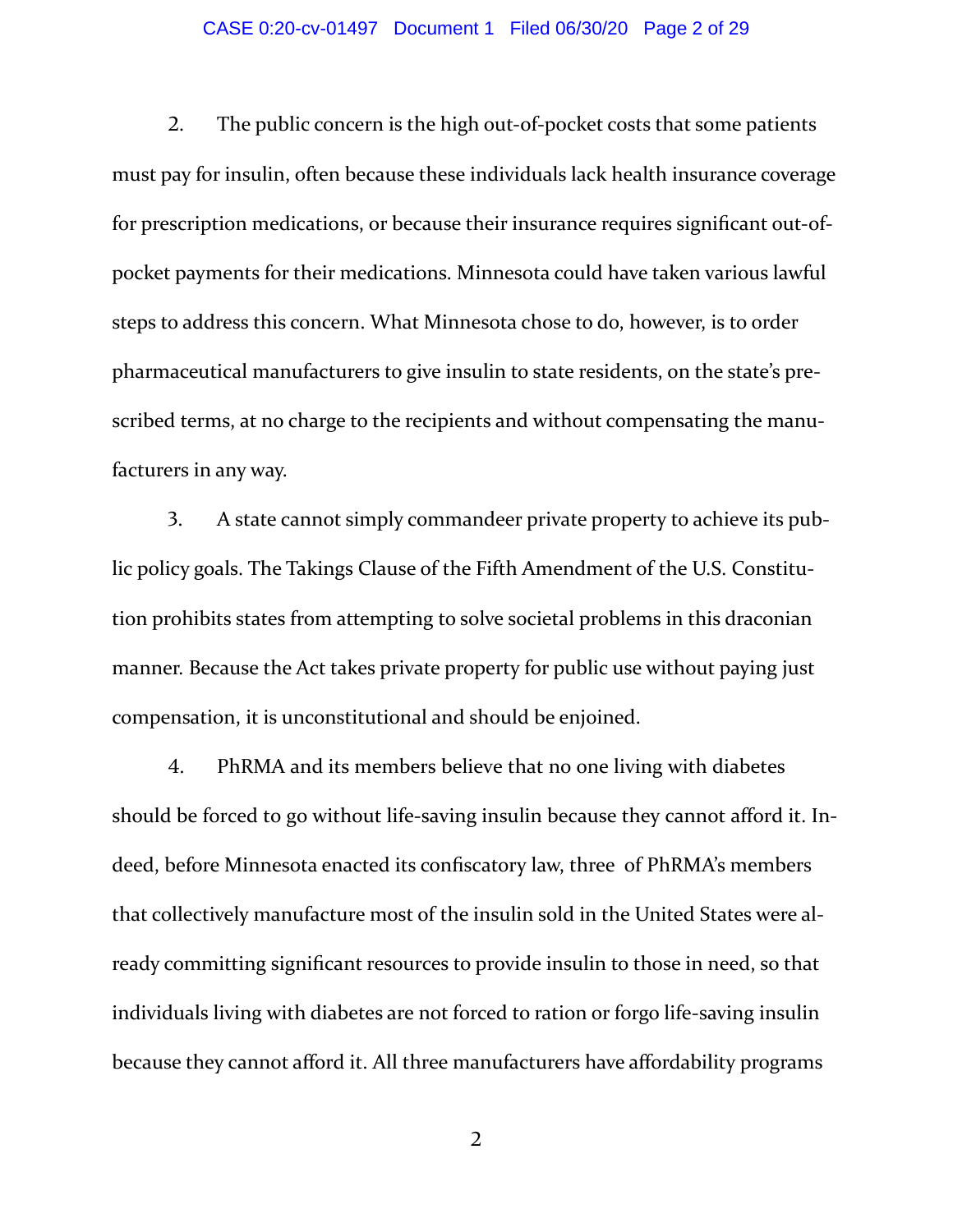#### CASE 0:20-cv-01497 Document 1 Filed 06/30/20 Page 3 of 29

that provide discounts and co‐payment assistance to significantly reduce patients' out‐of‐pocket costs, and the manufacturers also provide free insulin (directly or through charitable organizations) to a great number of patients. The manufacturers and charitable organizations operate these programs in all 50 states. And the manufacturers devote considerable resources and attention to adapting the terms and benefits of these programs to respond to new financial challenges patients face including, most recently, challenges sparked by the COVID-19 pandemic.

͵. Despite these extensive voluntary efforts on the part of insulin manu‐ facturers, Minnesota has enacted an extraordinary law that *compels* manufacturers to give their insulin away for free to thousands of Minnesota residents. Manufactur‐ ers that fail to give away their products as the state demands are subject to substan‐ tial and increasing fines. The Act makes no provision to compensate manufacturers for this compulsory appropriation of their property for public use. Nor does the Act cover any of the substantial costs manufacturers must incur to create and operate Minnesota‐specific programs (separate from the national programs noted above) to provide products according to the state's mandates—including processing Minne‐ sota residents' claims for free insulin, determining claimants' eligibility under the Act, and arranging to distribute insulin to such individuals.

6. Minnesota has imposed these requirements, burdens, and penalties solely on manufacturers even though patients' out‐of‐pocket costs for insulin often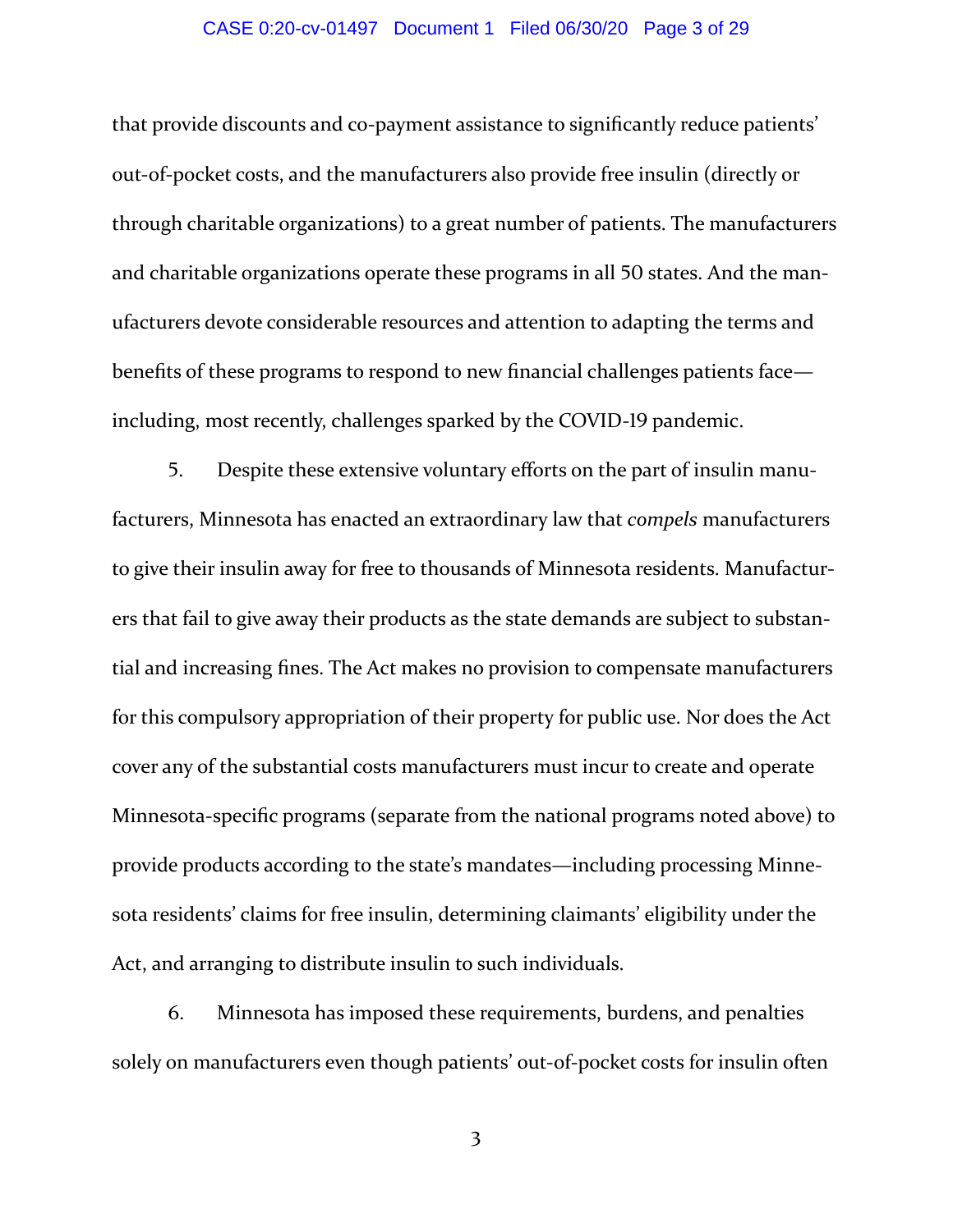#### CASE 0:20-cv-01497 Document 1 Filed 06/30/20 Page 4 of 29

depend on the actions and determinations of health insurance plans, pharmacies and other entities over whom the manufacturers have no control. In fact, the Act specifically allows pharmacies to charge eligible individuals a co-payment for dispensing the very insulin that manufacturers are required to give away for free.

7. The Act's implications are staggering. If Minnesota can appropriate privately manufactured insulin for distribution to its residents without paying any compensation—let alone just compensation—to the manufacturers, states can compel manufacturers to dispense other medications for free as well. And, if a state's compulsory appropriation of medicine is permissible, there is no reason a state cannot commandeer other products for its residents as the state sees fit to ad‐ vance its public policy goals.

. The Takings Clause was adopted precisely to prevent such uncompen‐ sated appropriations of private property. If Minnesota believes that, despite the insulin manufacturers' affordability programs, there is a need for further action to help some Minnesota residents obtain insulin, it could have created a state-run program in which it purchases insulin from PhRMA's members and distributes it to res‐ idents in need. But instead of using public funds to address a matter of public concern, Minnesota chose to enact a law that effects *per se* takings of the manufactur‐ ers' property without compensation, so that the state can achieve its policy objec‐ tives at no expense to its taxpayers. While it may be expedient for a state simply to

 $\overline{4}$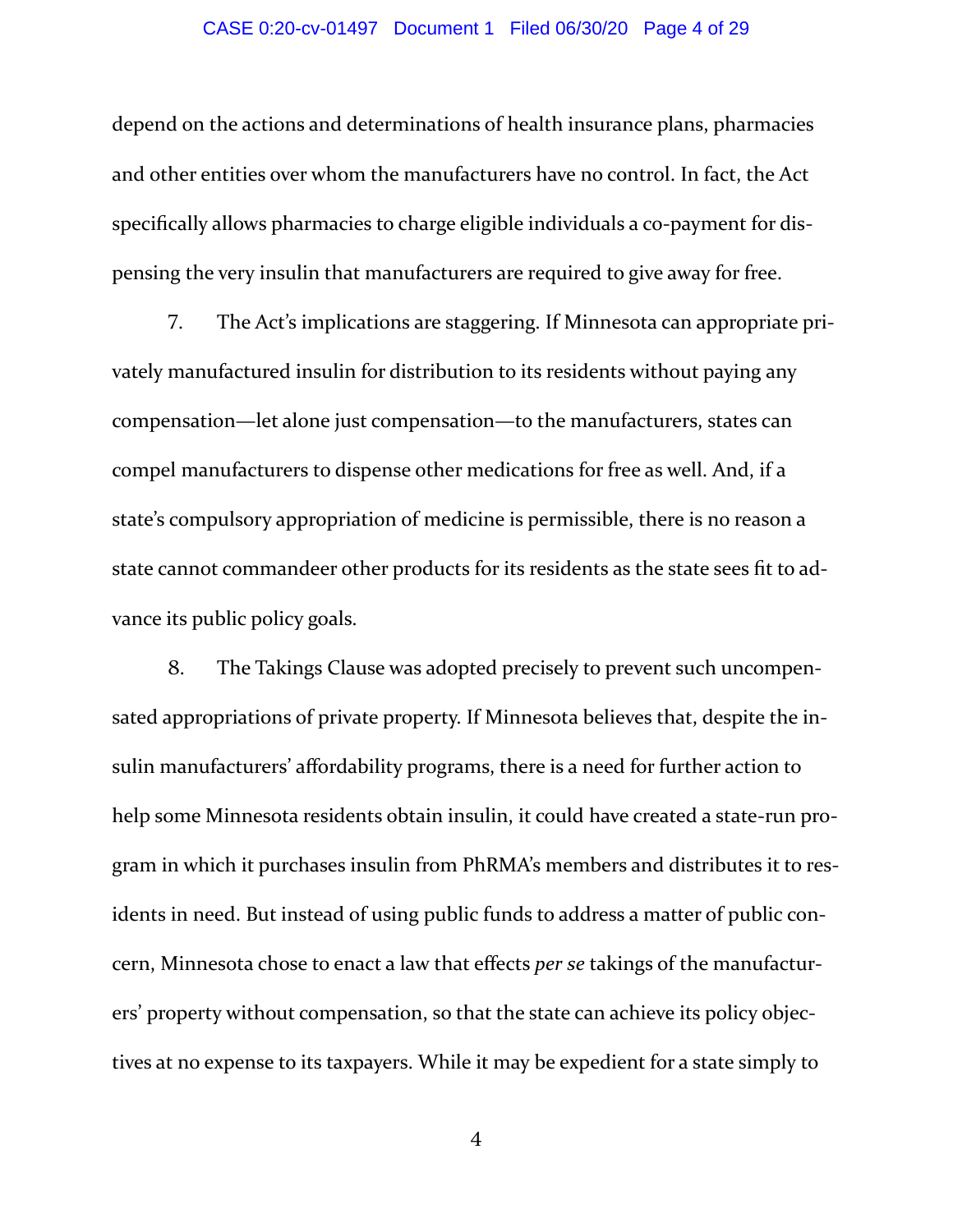#### CASE 0:20-cv-01497 Document 1 Filed 06/30/20 Page 5 of 29

take private property for use in pursuing its objectives, the Takings Clause prohibits forcing "some people alone to bear public burdens which, in all fairness and justice, should be borne by the public as a whole." *Armstrong v. United States*, 364 U.S. 40, 49 (1960).

. Because the Act effects a repeated and continuous series of unconstitu‐ tional *per se* takings, includes no mechanism to compensate manufacturers for those takings, and, by its very design and purpose, forecloses any compensation, its enforcement should be enjoined.

### **PARTIES**

#### **Plaintiff**

10. PhRMA is a nonprofit corporation organized under Delaware law, with its headquarters in Washington, D.C. PhRMA represents the country's leading in‐ novative pharmaceutical companies, which are devoted to discovering and developing medicines that enable patients to live longer, healthier, and more productive lives.

11. Since 2000, PhRMA's member companies have invested more than \$900 billion in the search for new treatments and cures, including an estimated \$79.6 billion in 2018 alone. These investments were responsible for much of the innovation that led the U.S. Food and Drug Administration ("FDA") to approve more than 550 new drugs over the past two decades.

͵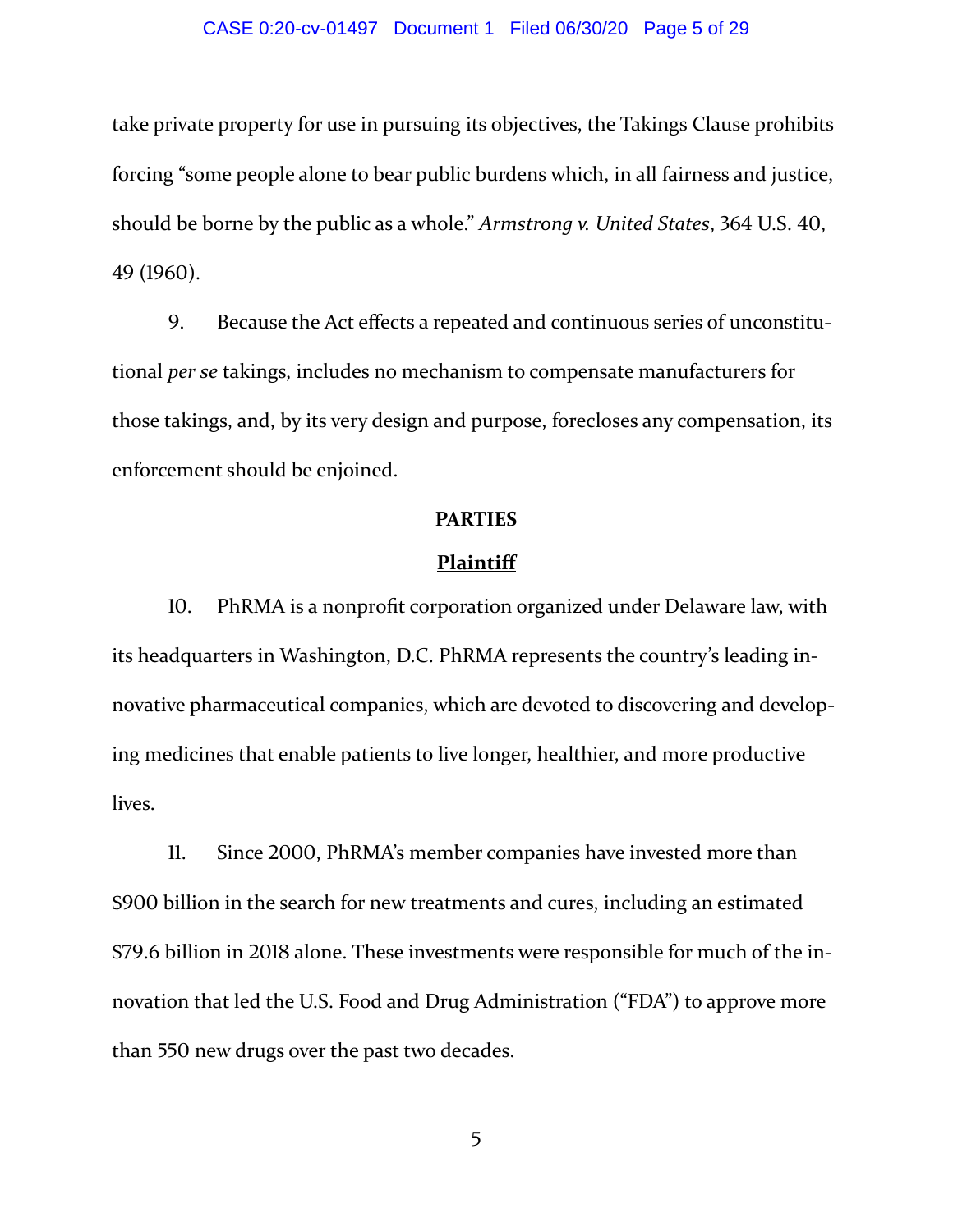#### CASE 0:20-cv-01497 Document 1 Filed 06/30/20 Page 6 of 29

12. PhRMA serves as the pharmaceutical industry's principal public policy advocate, representing the interests of its members before Congress, the Executive Branch, state regulatory agencies and legislatures, and the courts. Among other objectives, PhRMA seeks to advance public policies that encourage the discovery of important new medicines for patients by pharmaceutical research companies.<sup>1</sup>

13. PhRMA brings this suit on behalf of itself and its members. The Act's unconstitutional taking of insulin manufacturers' products is of vital concern to PhRMA and its members, and several of PhRMA's members are subject to and di‐ rectly harmed by the Act. This suit seeks to protect interests that are germane to PhRMA's purpose because the Act directly affects PhRMA's core goals of advocating for public policies that encourage investment in pharmaceutical innovation and addressing distortions in the market for medicines. Three of PhRMA's members—Eli Lilly and Company ("Lilly"), Novo Nordisk Inc., and Sanofi—manufacture most of the insulin sold in the United States, including in Minnesota, and are subject to the Act.

14. Neither the claims asserted nor the relief sought in the Complaint requires the participation of any individual member of PhRMA.

<sup>&</sup>lt;sup>1</sup> A full list of PhRMA's members is available at http://www.phrma.org/about /members.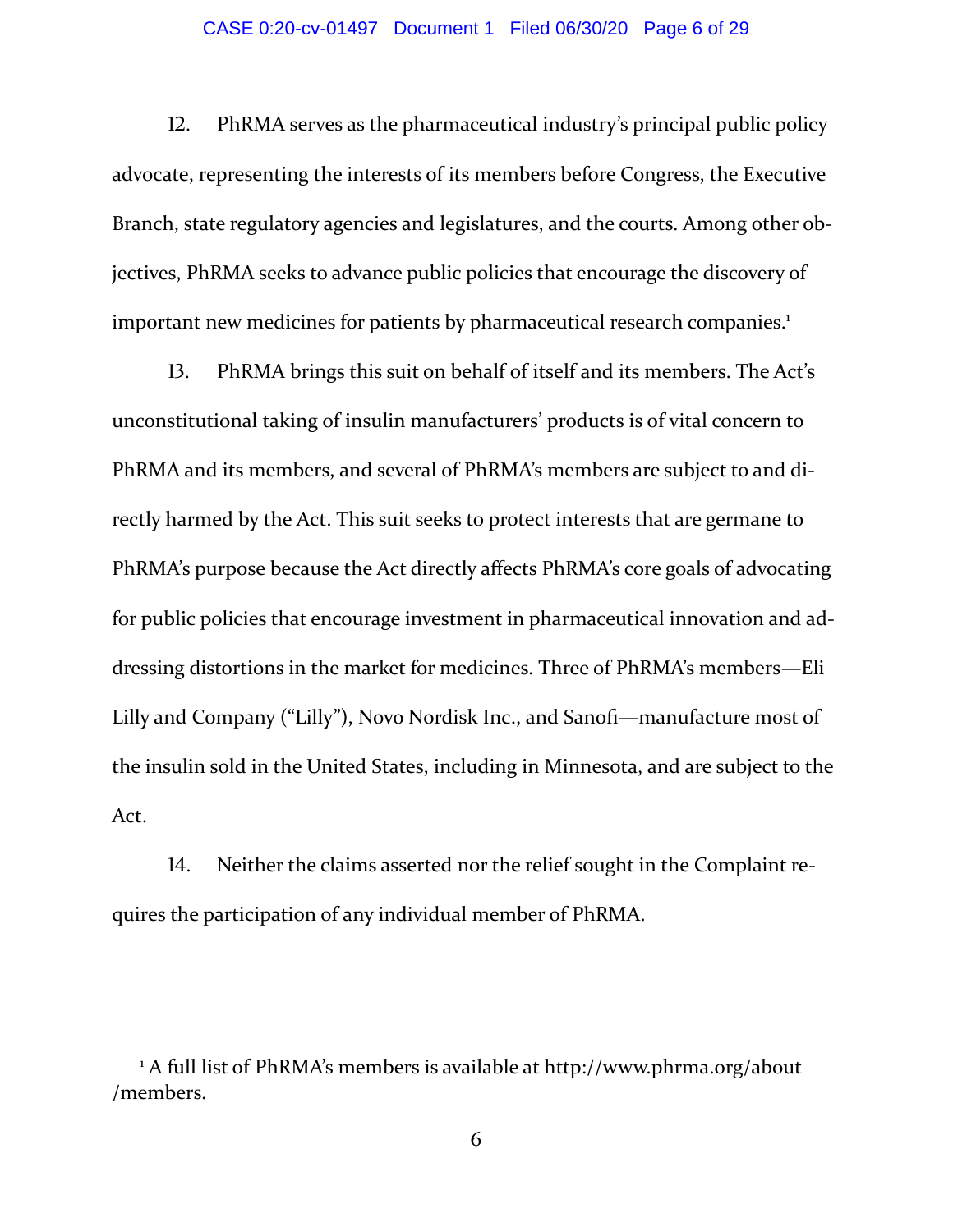## **Defendants**

15. The Defendants, named only in their official capacities, are the members of the Board of Pharmacy and the Board of MNsure charged with enforcing the Act.

- 16. Defendant Stuart Williams is President of the Board of Pharmacy.
- 17. Defendant Stacey Jassey is Vice-President of the Board of Pharmacy.
- 18. Defendant Mary Phipps is a member of the Board of Pharmacy.
- 19. Defendant Andrew Behm is a member of the Board of Pharmacy.
- 20. Defendant James Bialke is a member of the Board of Pharmacy.
- 21. Defendant Amy Paradis is a member of the Board of Pharmacy.
- 22. Defendant Rabih Nahas is a member of the Board of Pharmacy.
- 23. Defendant Samantha Schirmer is a member of the Board of Pharmacy.
- 24. Defendant Kendra Metz is a member of the Board of Pharmacy.
- 25. Defendant Nate Clark is CEO of the Board of MNsure.
- 26. Defendant Peter Benner is Chair of the Board of MNsure.
- 27. Defendant Suyapa Miranda is Vice Chair of the Board of MNsure.
- 28. Defendant David Fisher is a member of the Board of MNsure.
- 29. Defendant Jodi Harpstead is a member of the Board of MNsure.
- 30. Defendant Phil Norrgard is a member of the Board of MNsure.
- 31. Defendant Stephanie Stoffel is a member of the Board of MNsure.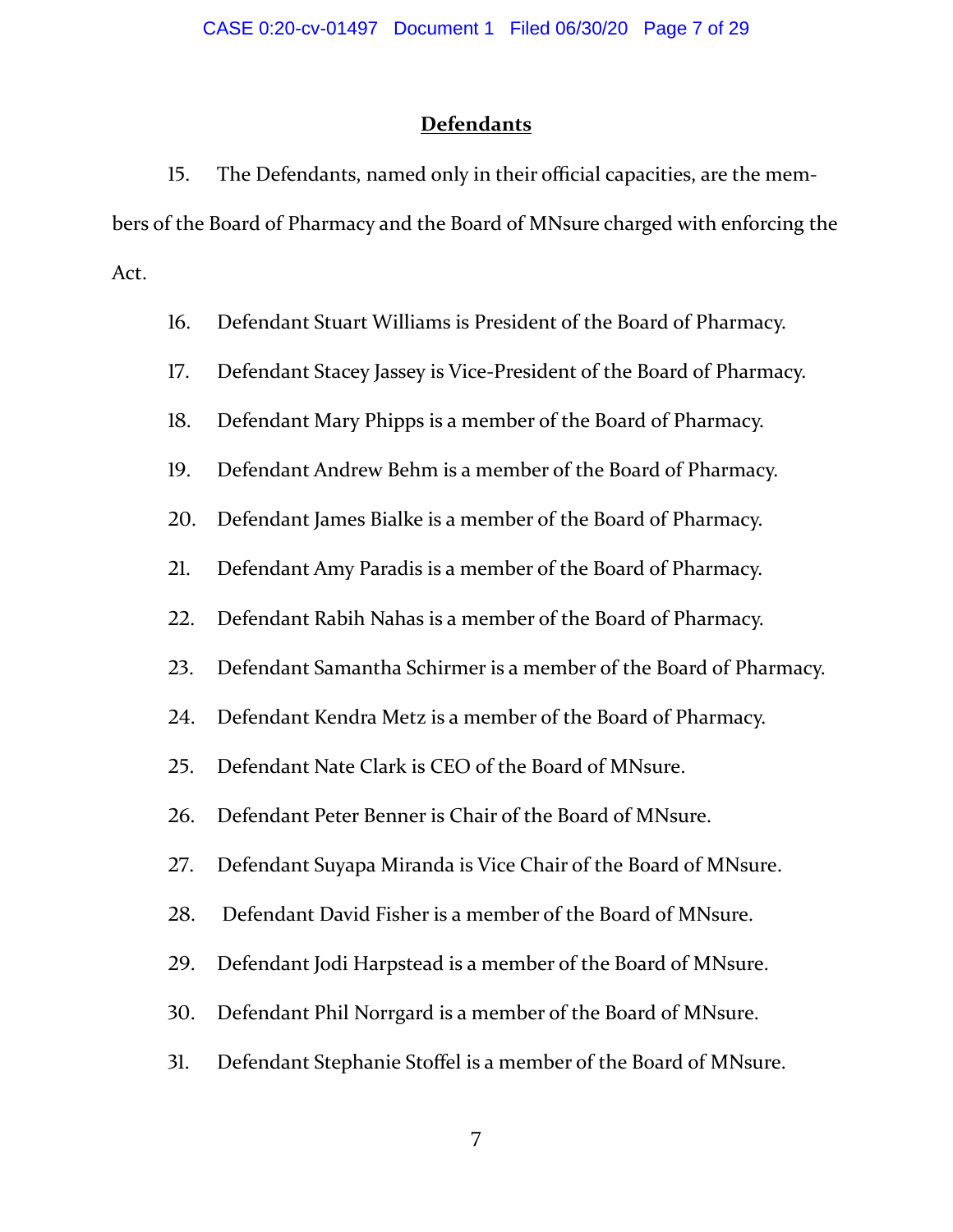32. Defendant Andrew Whitman is a member of the Board of MNsure.

## **JURISDICTION AND VENUE**

33. Subject matter jurisdiction is founded on 28 U.S.C. §§ 1331 and 1343 because this case arises under the Constitution and laws of the United States.

**34.** The Court has authority under 42 U.S.C. § 1983 and the doctrine of *Ex Parte Young*, 209 U.S. 123 (1908), to enjoin enforcement of the Act, and to grant declaratory relief pursuant to 28 U.S.C. §§ 2201 and 2202.

35. Venue lies in this district under 28 U.S.C. § 1391(b) because the Act was enacted in this district and will be enforced by each Defendant in the course of the performance of his or her official duties in this district.

## **FACTUAL BACKGROUND**

### *Development of Insulin Products to Treat Diabetes*

36. More than 30 million Americans, including approximately 330,000 Minnesotans, suffer from diabetes.<sup>2</sup> Diabetes is a chronic disease caused by insufficient insulin production or development of resistance to insulin. Insulin is a hor‐ mone produced by the pancreas that signals the body's cells to absorb glucose from the blood for energy. Without insulin, cells are unable to absorb glucose. If not treated, diabetes can damage a number of organ systems in the body.

<sup>2</sup> Minnesota Dept. of Health, *Diabetes in Minnesota*, https://bit.ly /2WnlOBO.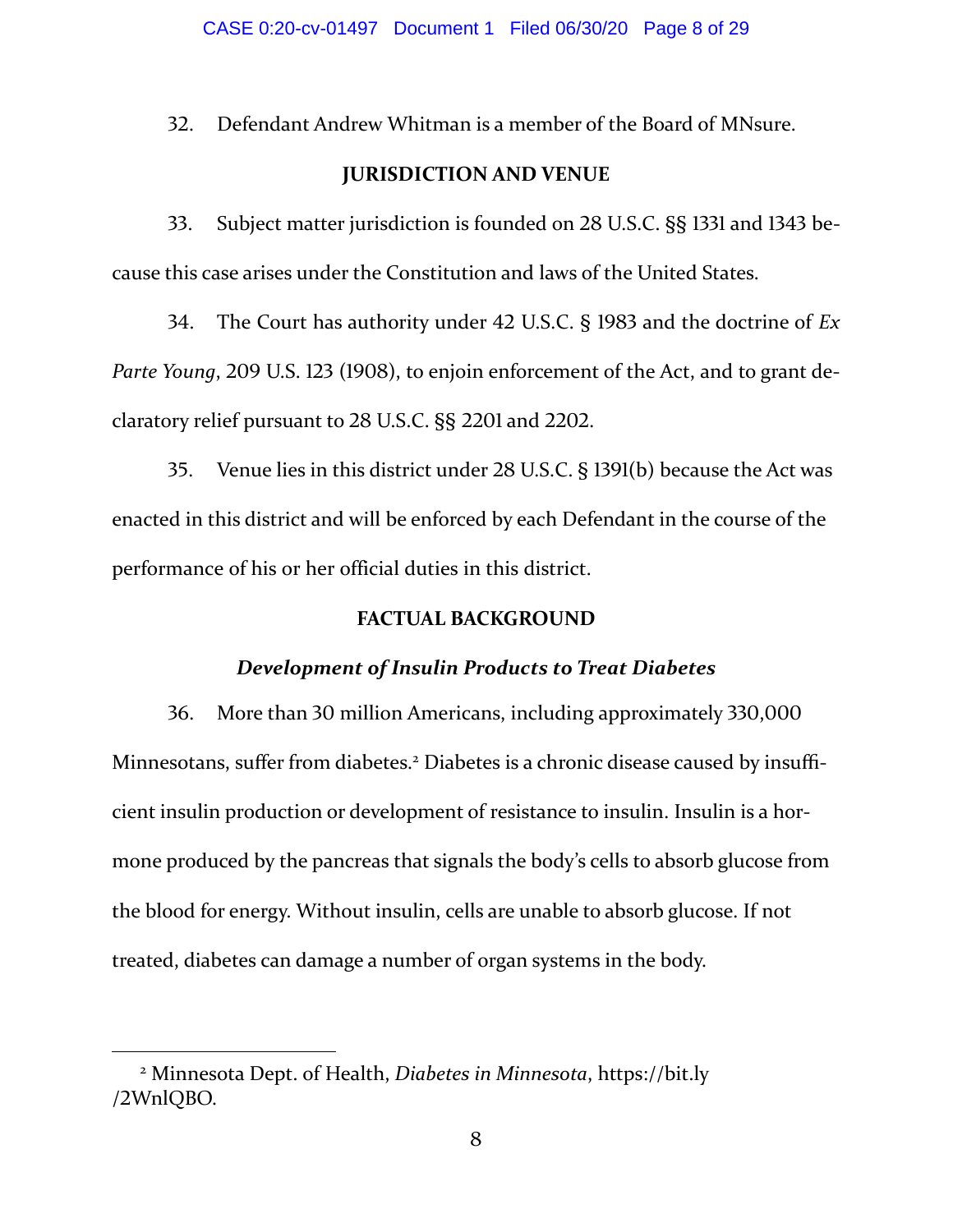#### CASE 0:20-cv-01497 Document 1 Filed 06/30/20 Page 9 of 29

37. There are two types of diabetes. Type 1 diabetes is caused when a person's pancreas does not produce insulin. Type 2 diabetes is caused when a person's pancreas produces insulin, but the body develops a resistance to it, such that the body needs more insulin than the pancreas can produce to regulate blood sugar ef‐ fectively.

38. Diabetes is often treated with injectable insulin, which takes the place of or supplements insulin naturally produced in the body.

39. Before insulin was discovered in 1921, people with diabetes did not live long. A child diagnosed with type 1 diabetes at age 10 typically died within three years.

40. After insulin was discovered, pharmaceutical manufacturers, including some that are members of PhRMA today, began developing and producing injectable insulin products that extended the life expectancy of people with diabetes. The early forms of injectable insulin were extracted from animal tissue, and they extended the average life expectancy for people living with type 1 diabetes into their early 40s.

41. In the late 1970s, the first genetically engineered synthetic insulin was produced. This led to the development of bioengineered insulin products that are more effective at treating diabetes and more closely resemble the insulin release that naturally occurs in the body.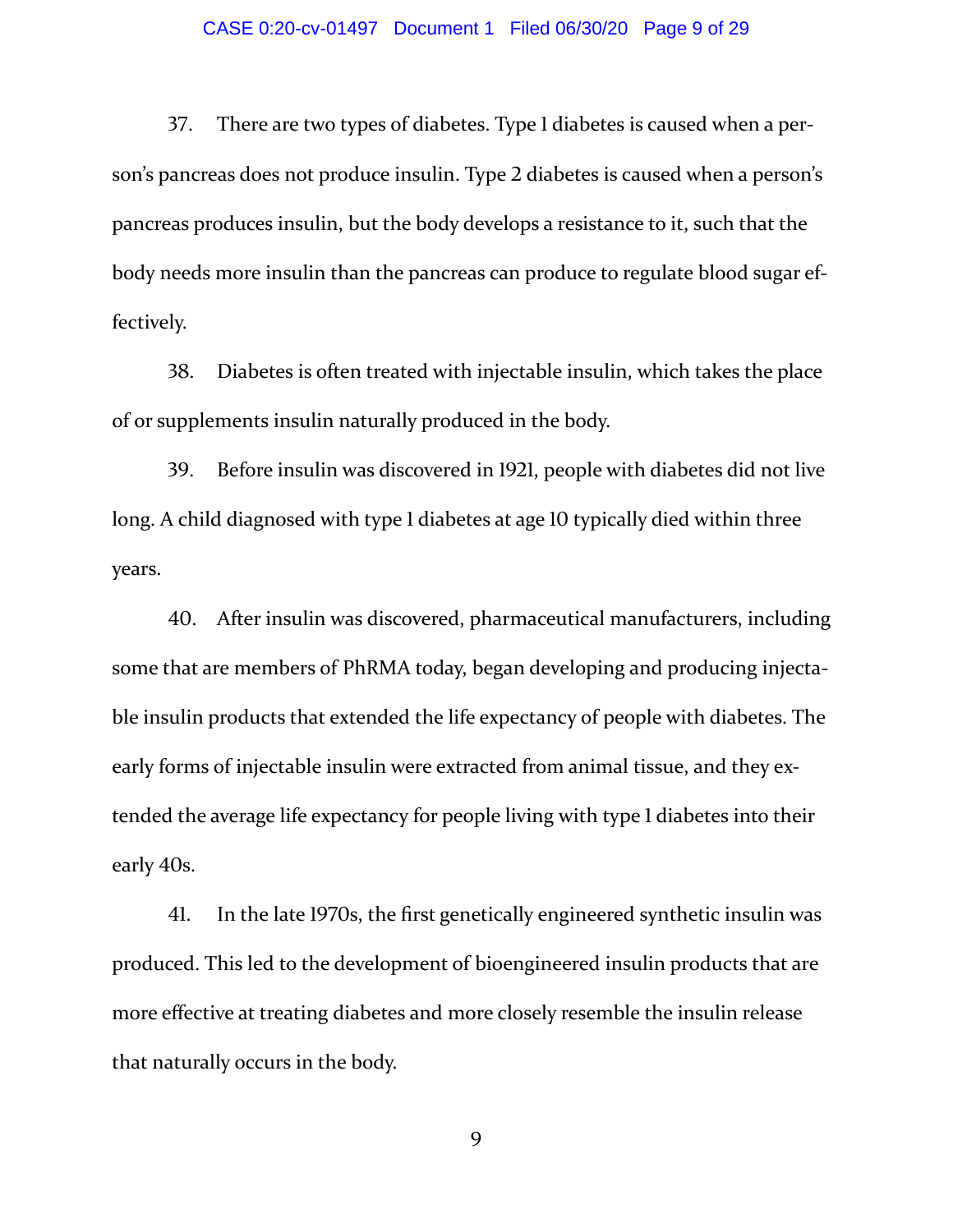#### CASE 0:20-cv-01497 Document 1 Filed 06/30/20 Page 10 of 29

42. Three of PhRMA's members have long invested in the development of insulin products and manufacture most of the insulin products sold in the United States today. The companies (and their insulin products) are: Lilly (Basaglar®, Hu‐ malog®, and Humulin®); Novo Nordisk (Tresiba®, Levemir®, Fiasp®, NovoLog Mix 70/30®, NovoLog®, and Novolin®); and Sanofi (Admelog®, Apidra®, Lantus®, and Toujeo®).

43. These manufacturers' decades of work to develop improved insulin products has led to an increase in life expectancy for people with type 1 diabetes by more than 20 years, into their late 60s. Similarly, these manufacturers' innovations have enabled people with type 2 diabetes to better manage their diabetes with additional treatment options, and have helped reduce the occurrence of certain comor‐ bid conditions that are associated with diabetes.

44. PhRMA's members are actively researching and developing new insulins and other diabetes treatments to help people with diabetes live longer and healthier lives. PhRMA's members have recently introduced a new rapid acting insulin and also are working on new inhalable insulin and insulin with more conven‐ ient dosing directly before and after meals, rather than in anticipation of meals. PhRMA's members have also released treatments, and continue to work on new products, that encourage the body to produce more insulin and that further reduce the risk from comorbid conditions.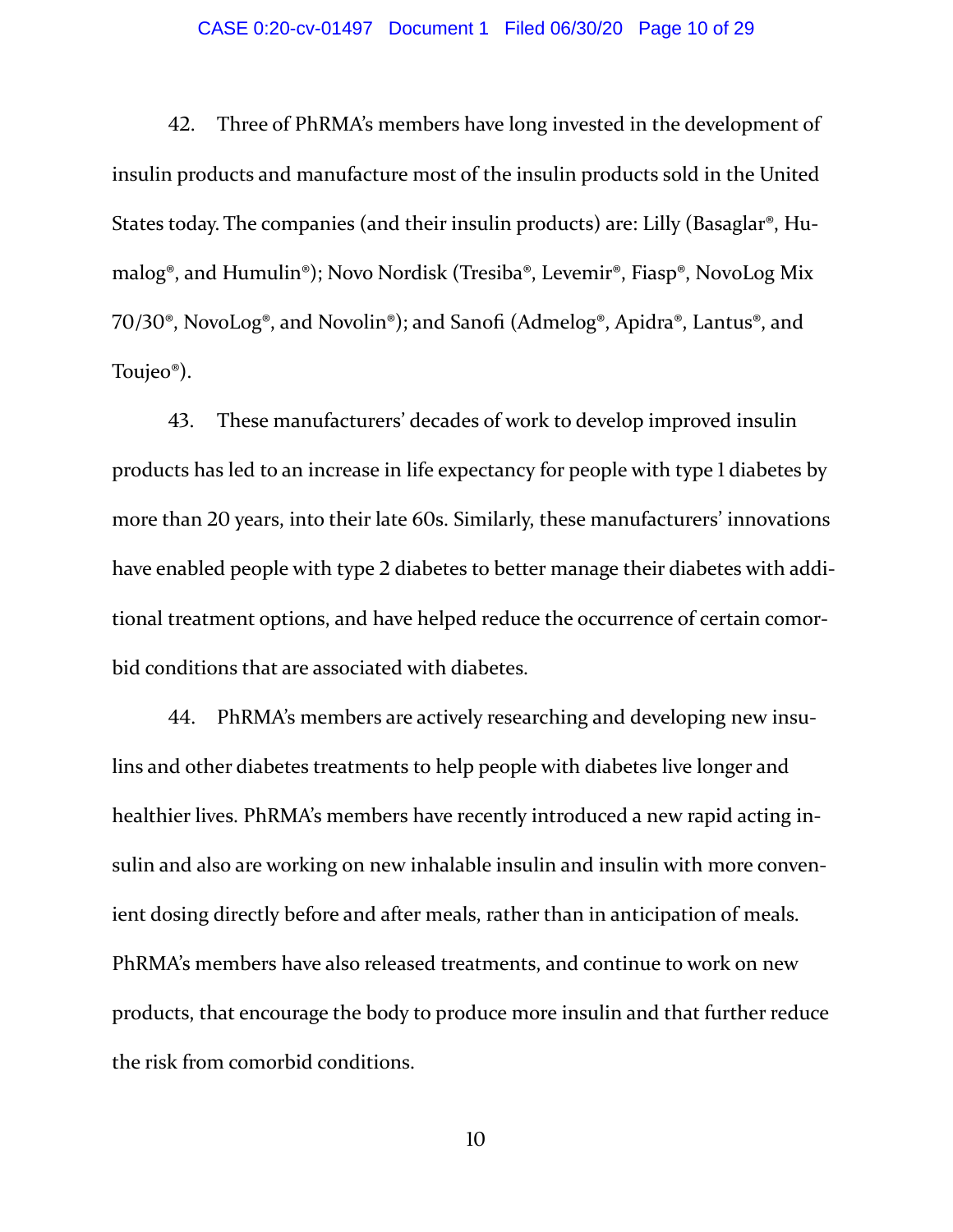### CASE 0:20-cv-01497 Document 1 Filed 06/30/20 Page 11 of 29

45. Manufacturers use revenue from the sale of existing medicines to finance the research and development of new medicines, which is a lengthy and costly process. PhRMA estimates that it takes a manufacturer an average of 10 to 15 years to develop a new medicine from discovery through approval by the FDA. Less than 12% of the candidate medicines that make it into Phase 1 clinical trials are approved by the FDA. See PhRMA, *Biopharmaceuticals In Perspective* 33 (Chart Pack, Summer 2019), https://phrma.org/-/media/Project/PhRMA/PhRMA-Org/PhRMA-Org/PDF/P-R/PhRMA 2019 ChartPack Final.pdf.

46. Over the past decade, the average research and development cost required to develop a new FDA-approved drug was estimated to be \$2.6 billion (in 2013 dollars). *See id.* at 33, 41. This is a substantial increase over research and development costs in the 1990s to early 2000s, when the cost to develop an FDA-approved drug was approximately \$1 billion. *Id.* at 41.

# *The Cost of Insulin to Consumers*

47. Pharmaceutical products, including insulin, are sold and distributed to patients through an interstate distribution system involving a number of participants. Pharmaceutical manufacturers primarily sell their products to wholesalers at a price based on the drug's Wholesale Acquisition Cost ("WAC"). Federal law defines WAC as "the manufacturer's list price" to "wholesalers or direct purchas‐ ers," "not including prompt pay or other discounts, rebates or reductions in price." 42 U.S.C. §  $1395w-3a(c)(6)(B)$ . In accordance with the statutory definition, WAC is

 $\mathbf l$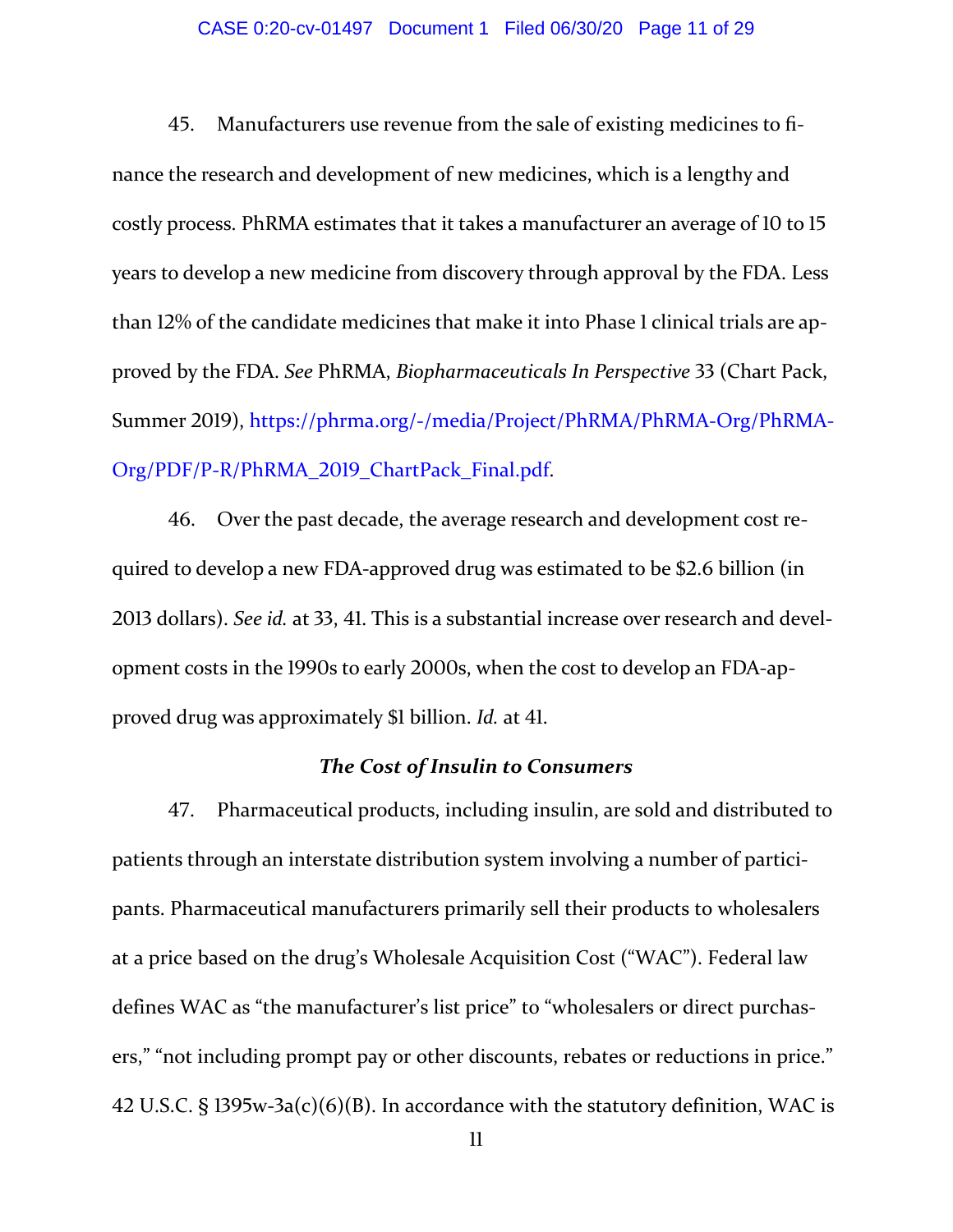#### CASE 0:20-cv-01497 Document 1 Filed 06/30/20 Page 12 of 29

a national list price that manufacturers charge their wholesale customers for their products.

48. The out-of-pocket cost that patients typically pay at the pharmacy for a particular medication is often lower—indeed, often much lower—than WAC. This is because most patients are covered by commercial insurance or governmen‐ tal health insurance programs.

49. In addition, manufacturers pay rebates and offer discounts that ultimately lower the cost paid for the medication by these insurers. Pharmacy Benefit Managers ("PBMs") are retained by insurance companies to manage their commer‐ cial prescription drug programs. PBMs decide which medications will be covered by an insurance plan (a list called the plan's "formulary"), and on what terms. For‐ mularies typically have multiple tiers that determine the cost-sharing terms between the insurer and its covered members, with medicines in preferred tiers carrying lower co‐payment obligations for members. If a medication is excluded from these formularies or placed in a disfavored reimbursement tier on the formulary, patients may be required to pay the full retail cost of the medication or a larger share of the cost (through higher co-payments or coinsurance percentages). That, in turn, can reduce demand for, and use of, the medication. As a result, for manufacturers, securing preferred placement for a medication on a formulary can be im‐ portant to ensuring that insured patients have access to that medication.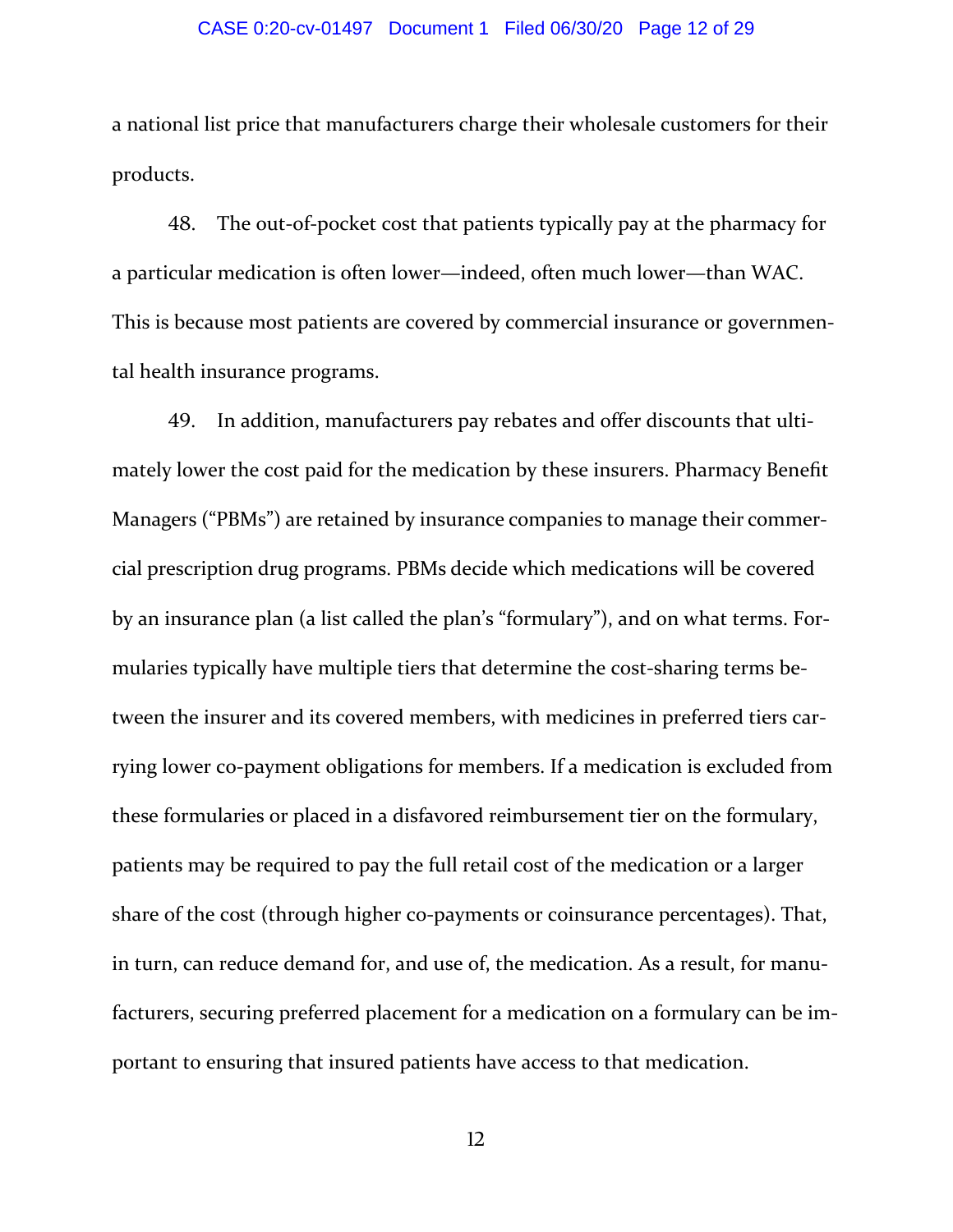#### CASE 0:20-cv-01497 Document 1 Filed 06/30/20 Page 13 of 29

50. PBMs' control over formulary design can give them leverage when negotiating with manufacturers. PBMs are often able to use that leverage to extract substantial rebates or discounts from the manufacturer in exchange for placement of the product on the plan's formulary in a preferred tier.

51. PBMs also work with insurers and negotiate with pharmacies to determine the amounts that the insurance plan will pay the pharmacy and that the patient must pay the pharmacy out‐of‐pocket when the prescription is filled. For pa‐ tients with private insurance, therefore, the out‐of‐pocket cost they pay for insulin depends on the terms of their insurance plan and whether drug coverage is subject to a deductible, co-payment, and/or coinsurance requirement. Insulin manufacturers play no role in establishing these requirements of private plans.

52. There has been a trend in the design of large employer health plans toward greater use of coinsurance and higher out-of-pocket deductibles for prescription drugs. As a result, patient out‐of‐pocket costs in these plans grew faster be‐ tween 2006 and 2016 than the overall cost of all benefits covered by the plans during this period. *See* PhRMA, *Biopharmaceuticals In Perspective* at 81. To address this problem, Minnesota enacted a law that took effect on January 1, 2020 and requires insurers that impose cost-sharing requirements on beneficiaries to limit out-ofpocket payments for insulin to the net price the insurer pays—"including any re‐ bates or discounts received by or accrued directly or indirectly to the health plan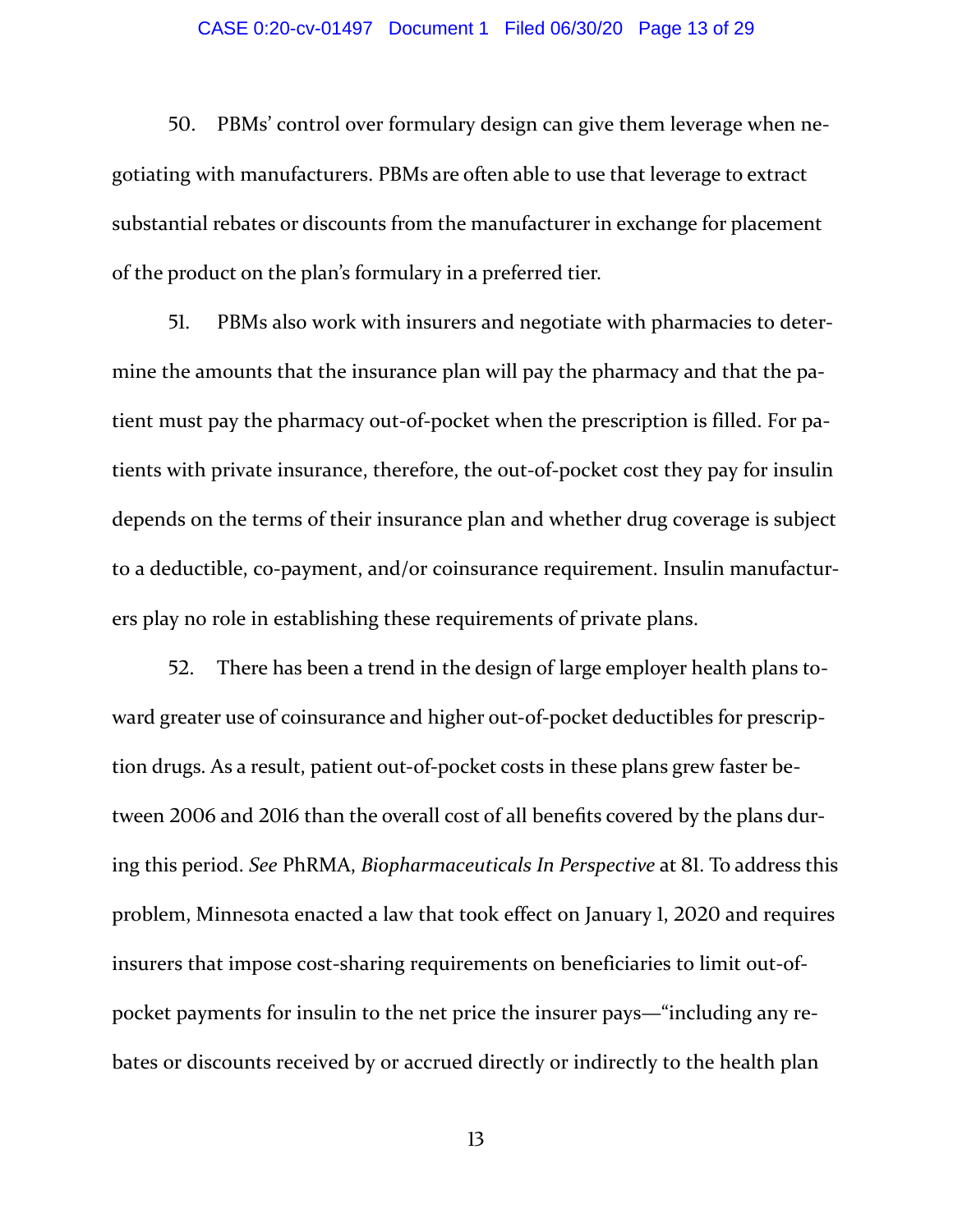#### CASE 0:20-cv-01497 Document 1 Filed 06/30/20 Page 14 of 29

company from a drug manufacturer or pharmacy benefit manager." Minn. Stat. §  $62Q.48$ , subdiv. (2)(e), (3). But this law allows insurers to recover the costs of the insulin for which they provide coverage—unlike the Act's requirement that manu‐ facturers recover nothing for insulin they are compelled to provide.

53. The amount that Medicaid beneficiaries must pay for prescription medication is determined by the federal and state laws and regulations that establish and govern that program. Manufacturers are required by federal law to enter into a standard National Drug Rebate Agreement with the federal government, on behalf of participating states, if they want their medications to be covered by Medicaid, and to pay rebates to the states on covered outpatient medications dispensed to the states' Medicaid beneficiaries. *See* 42 U.S.C. § 1396r-8.

54. Individuals who are not covered by public or private insurance pay the price set by the pharmacy for the medication. Although it varies by pharmacy, the retail price at the pharmacy can approximate WAC. However, as discussed below, the manufacturers have adopted various affordability programs to enable individu‐ als to obtain insulin at a price that is lower than WAC or the retail pharmacy price.

55. Ironically, the net price realized by a manufacturer can decline while its product's WAC remains the same, because of the discounts offered by the manufac‐ turer to individual purchasers and the rebates paid to PBMs and other payors.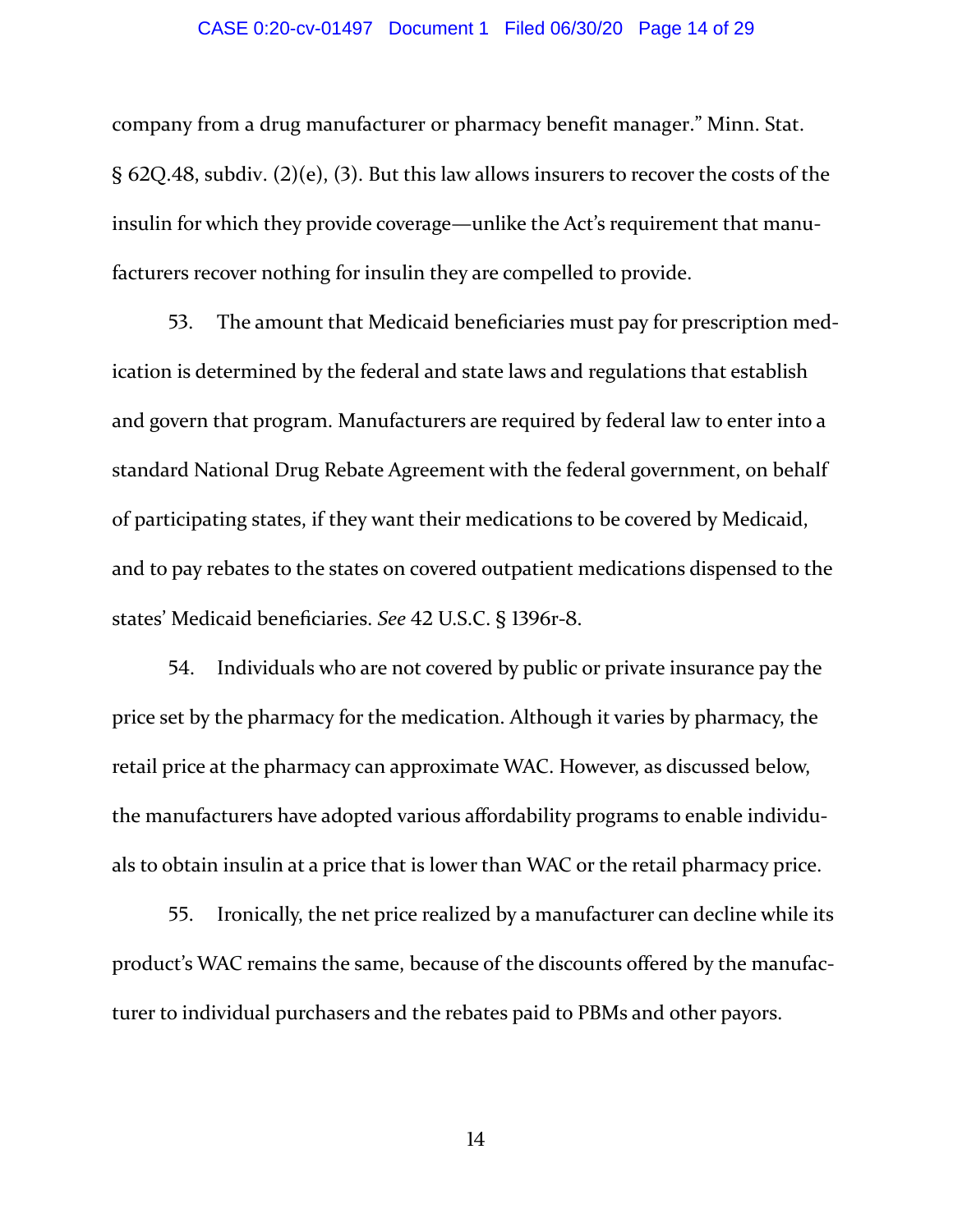# *Manufacturers Have Adopted Programs to Make Insulin Accessible and Affordable*

56. PhRMA's members recognize that, as patients' out-of-pocket costs for medications increase, some patients may be unable to afford to fill all of their pre‐ scriptions. To address that problem for patients taking insulin, Lilly, Novo Nordisk, and Sanofi all have programs, and undertake other significant voluntary efforts, to enable patients to obtain their medications at lower out‐of‐pocket costs, or even for free. The manufacturers have implemented these voluntary initiatives in all 50 states. The particulars of each manufacturer's affordability offerings vary, and the manufacturers refine their initiatives and programs over time to address new market conditions or causes of patient needs.

57. Lilly has undertaken multiple programs to improve access to insulin for those living with diabetes, which can be accessed directly at https://www.insulinaffordability.com. People with diabetes can also call the Lilly Diabetes Solution Center, a hotline staffed by medical professionals who connect patients to var‐ ious affordability options based on individual circumstances. By calling the Solution Center, patients with an urgent need can access an immediate supply of their Lilly insulin. In response to the COVID-19 crisis, Lilly recently launched the Lilly Insulin Value Program, which allows U.S. residents—with any type of commercial insurance or no insurance at all—to purchase their monthly Lilly insulin prescrip‐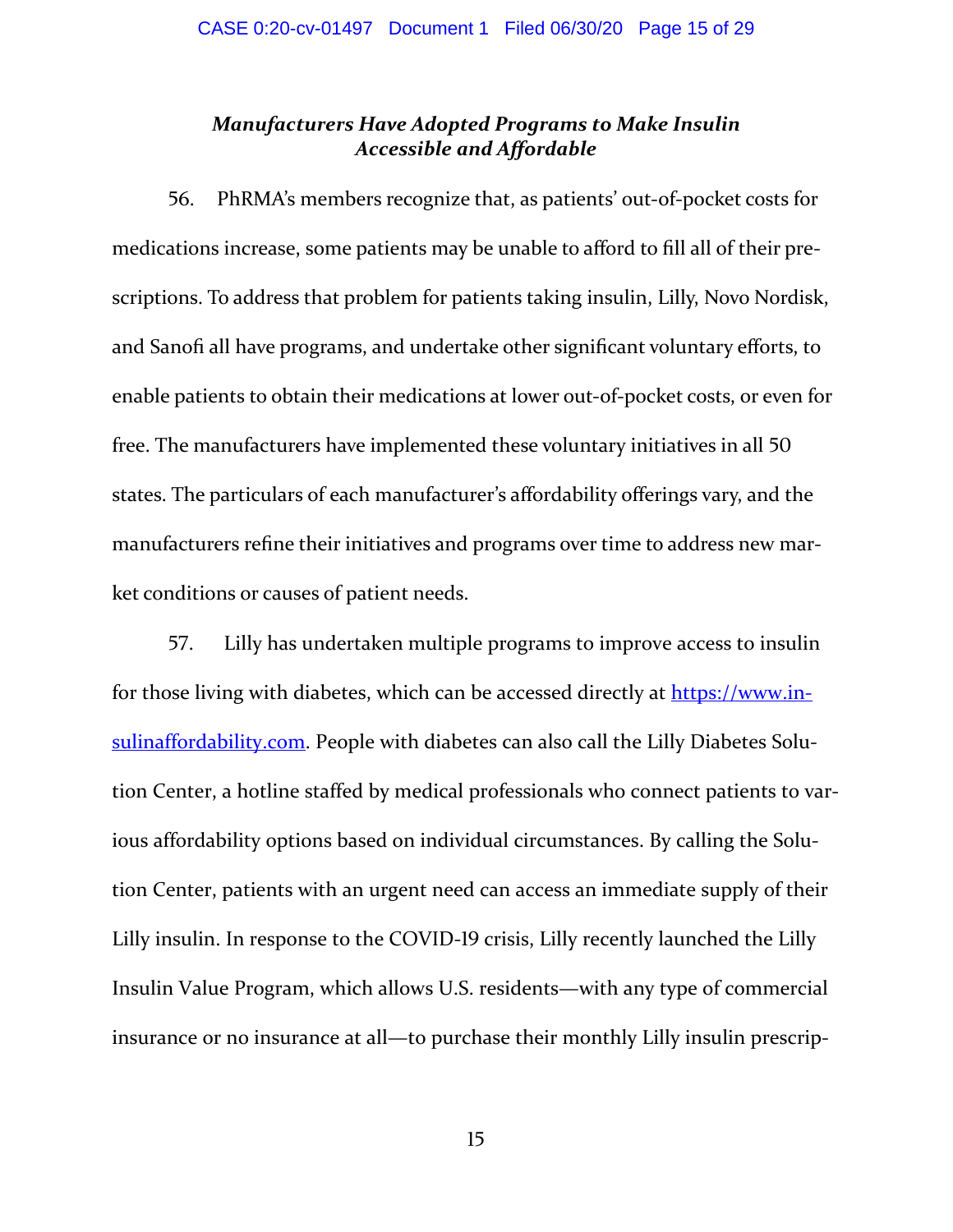#### CASE 0:20-cv-01497 Document 1 Filed 06/30/20 Page 16 of 29

tions for \$35 with a co-payment card. And, separate from co-pay cards, Lilly provides automatic savings to commercially insured patients at retail pharmacies. When a patient with commercial insurance fills a prescription for a Lilly insulin product at a retail pharmacy, the individual generally will pay only \$95 for a month's supply, subject to local and state regulations and quantity limits.

58. In addition to the affordability programs that it administers, Lilly donates vast amounts of product to separate charitable organizations, such as the Lilly Cares Foundation, that provide free medicine, including insulin, directly to patients who qualify. Under the Lilly Cares Foundation's current eligibility criteria, patients who use Lilly insulins, have no insurance or Medicare Part D coverage, and have a household annual adjusted gross income of up to 400% of the federal poverty level, can qualify to obtain donated insulin at no cost.

59. Novo Nordisk has likewise developed a number of programs to provide both long-term support and more immediate assistance to individuals with diabetes, and has established a centralized location where patients can find information about all Novo Nordisk affordability programs at Novocare.com. For example, through its Patient Assistance Program, Novo Nordisk provides free insulin and other diabetes medications to eligible patients whose annual income is at or below 400% of the federal poverty level. Further, patients using Novo Nordisk insulin who have lost health insurance coverage because of a change in job status due to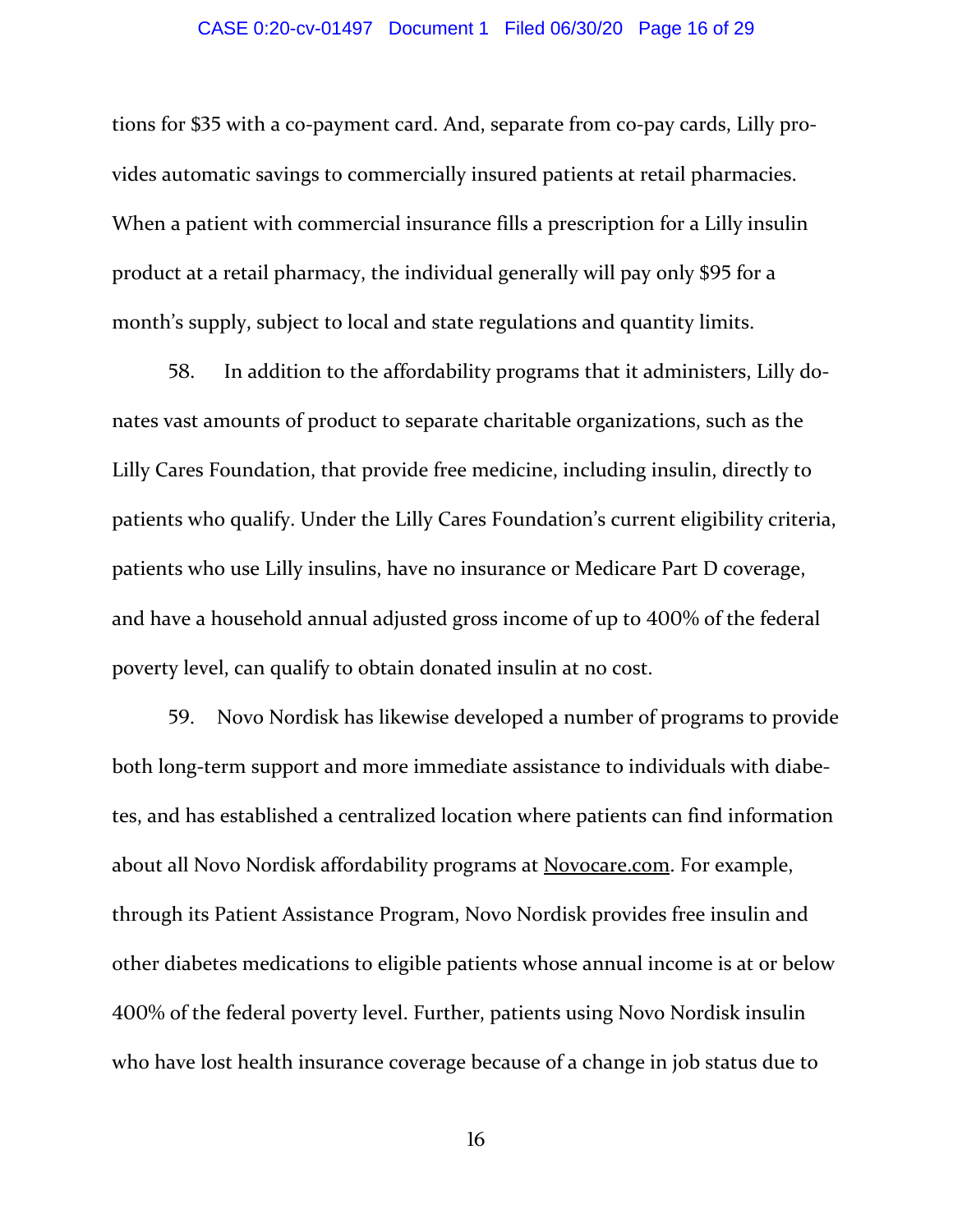#### CASE 0:20-cv-01497 Document 1 Filed 06/30/20 Page 17 of 29

COVID-19 are eligible for enrollment in the program and to receive insulin free-ofcharge for 90 days.

60. Additionally, through partnerships with national pharmacies, including Walmart and CVS, patients can purchase Novo Nordisk human insulin—an ef‐ fective and affordable diabetes treatment—for about \$25 per vial. Novo Nordisk also offers a program through which eligible commercially insured patients with a valid prescription can take advantage of co‐payment cards. Separately, Novo Nordisk's "My\$99Insulin" program allows patients with a valid prescription to purchase a 30-day supply (up to 3 vials or 2 packs of pens) of any of Novo Nordisk's insulins for \$99. Among other programs, Novo Nordisk also offers a free one-time 30-day supply (up to three vials or two packs of pens) of its insulins for individuals with diabetes at risk of rationing insulin.

61. Sanofi similarly operates an assortment of affordability programs, and provides information about these programs at teamingupfordiabetes.com/sano‐ fidiabetes-savings-program and sanofipatient connection.com. For instance, the patient‐assistance component of Sanofi's Patient Connection program provides free insulin to qualified patients whose income is below 400% of the federal poverty level, and who either lack insurance or have insurance that does not cover Sanofi's insulin products. Sanofi recently expanded this program in response to the COVID-19 pandemic, allowing patients experiencing a recent financial hardship to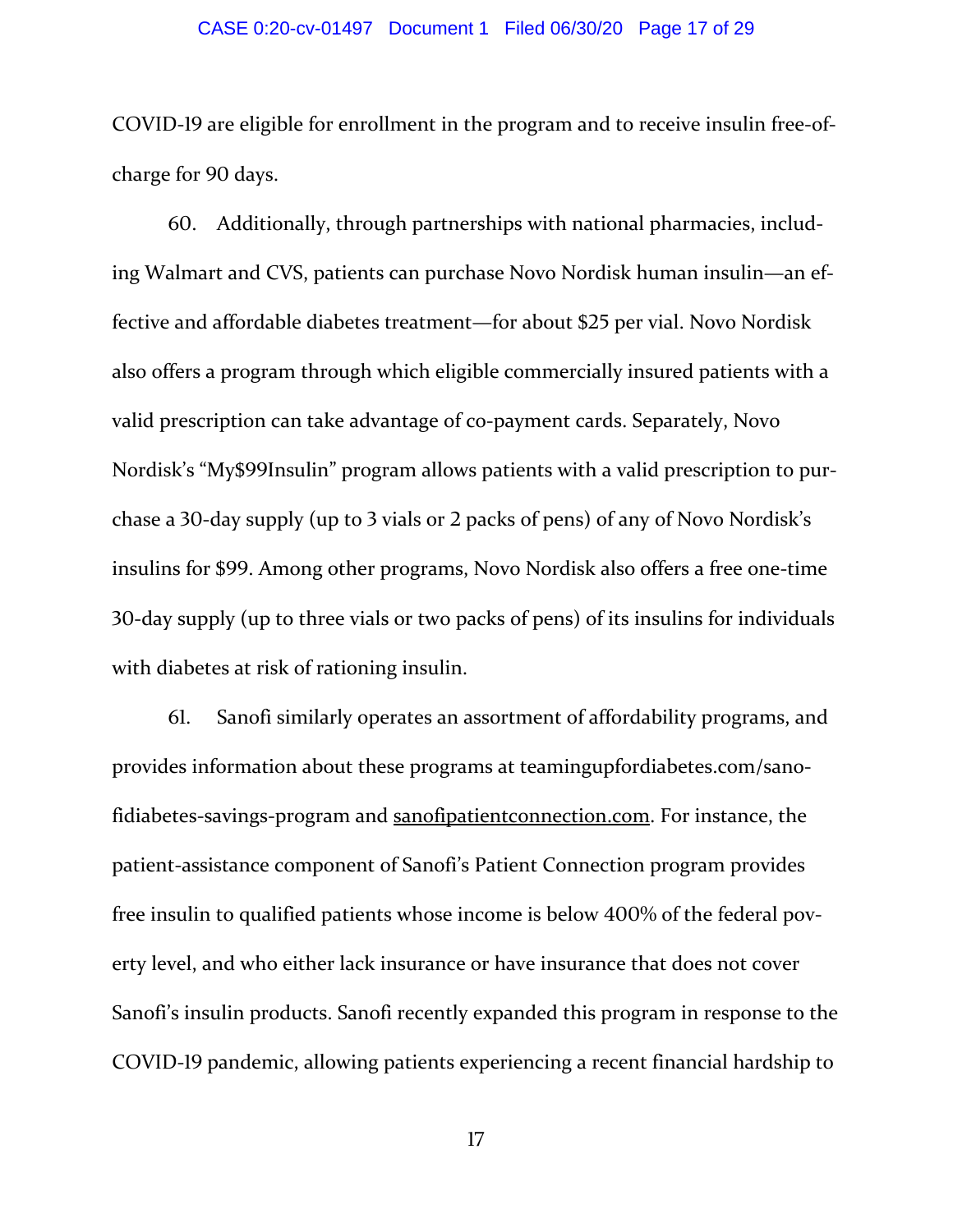#### CASE 0:20-cv-01497 Document 1 Filed 06/30/20 Page 18 of 29

receive an immediate 30-day supply of insulin even while their application to the program is pending. Additionally, Sanofi's Insulins Val*you* Savings Program ena‐ bles all uninsured patients—regardless of income—to receive up to 10 boxes of pens and/or 10 mL vials of a Sanofi insulin product (or a combination of products, as needed) for \$99 per 30-day supply.

62. Sanofi also offers all commercially insured patients—again, regardless of income—co‐payment assistance for its insulin products. This program caps pa‐ tients' co-payment for Lantus<sup>®</sup> and Toujeo<sup>®</sup> at \$99, though many patients pay far less. Across all of Sanofi's insulin products, the majority of patients receiving copayment assistance in 2019 paid nothing or \$10 per 30-day supply. There is no limit on eligible patients' receipt of co-payment assistance.

63. Certain of the manufacturers' programs do not currently provide discounts to Medicare Part D beneficiaries for prescription drugs because the Office of the Inspector General in the U.S. Department of Health and Human Services has is‐ sued guidance suggesting that manufacturers may violate the federal Anti‐Kickback Statute by doing so. However, the Centers for Medicare & Medicaid Services has in‐ vited manufacturers to participate in a new Model Medicare Part D plan in 2021 in which Medicare beneficiaries would pay a maximum \$35 co-payment for a 30-day supply of insulin in the deductible, initial coverage, and coverage gap phases of the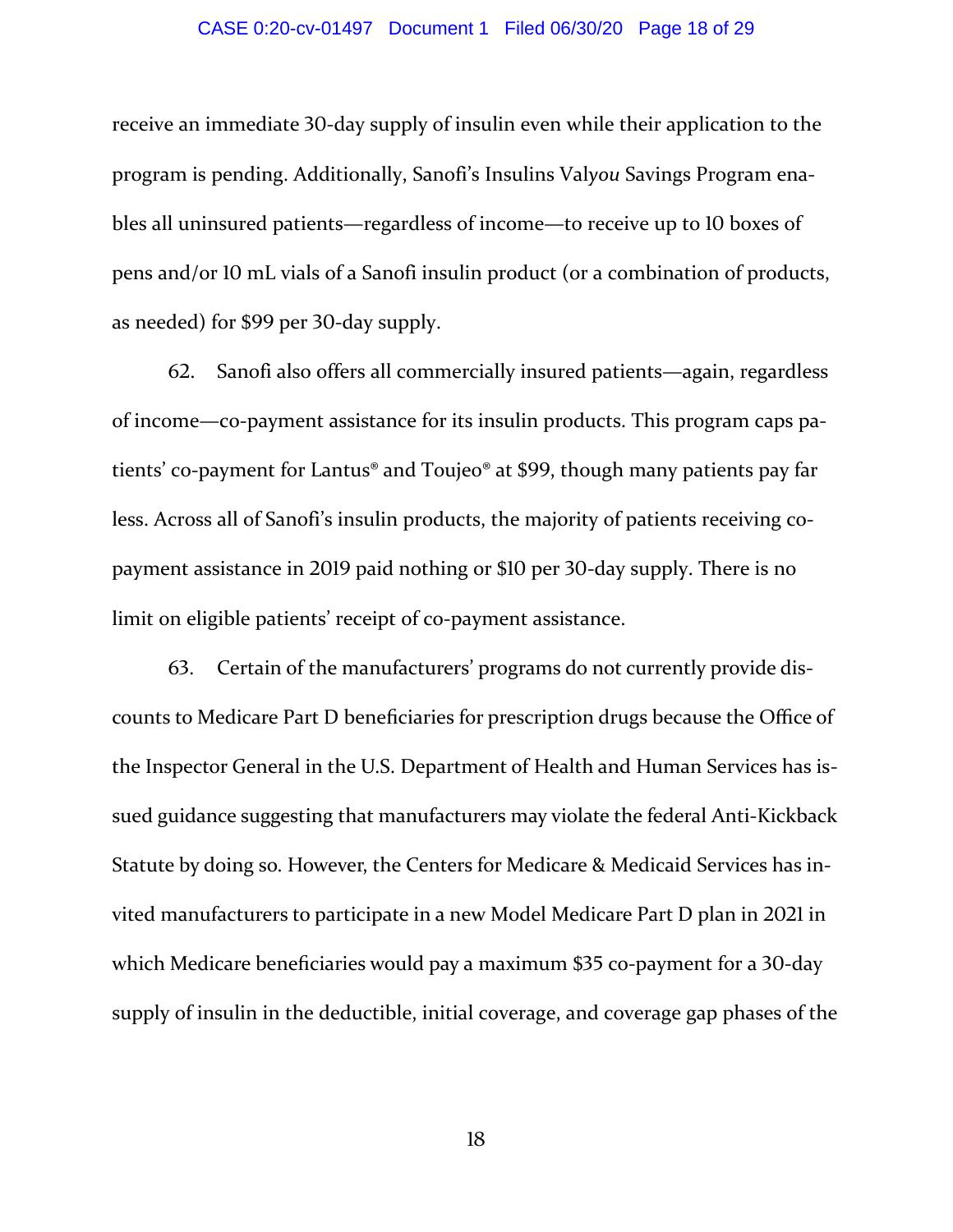Part D benefit with qualifying plans. Lilly, Novo Nordisk, and Sanofi have each agreed to participate in that Model plan.

## *The Act*

64. The Governor signed the Act into law on April 15, 2020. The Act establishes an "insulin safety net program" that requires manufacturers of "insulin that is self-administered on an outpatient basis," Minn. Stat. 151.74, subdiv.  $l(b)(l)$ , to provide insulin for free to Minnesota residents who meet the statutory criteria. That program has two parts: the "Continuing Safety Net Program" and the "Urgent Need Program."

65. Under the Act's Continuing Safety Net Program, a manufacturer "shall make a patient assistance program available" to provide free insulin products to "any individual" who meets the statutory eligibility criteria: Minnesota residents with valid identification and family income of 400% or less of the federal poverty level, who are not enrolled in Medicaid or MinnesotaCare, are not eligible for fed‐ erally funded healthcare or Veterans Administration prescription drug benefits, and are not covered by an insurance plan under which they can obtain a 30-day supply of insulin for \$75 or less out of pocket (including co-payments, deductibles, and coinsurance). *See* Minn. Stat. 151.74, subdiv.  $4(a)$  &  $4(b)$ . The Act further provides that individuals with prescription drug coverage under Medicare Part D are eligible to receive free insulin under the Continuing Safety Net Program if they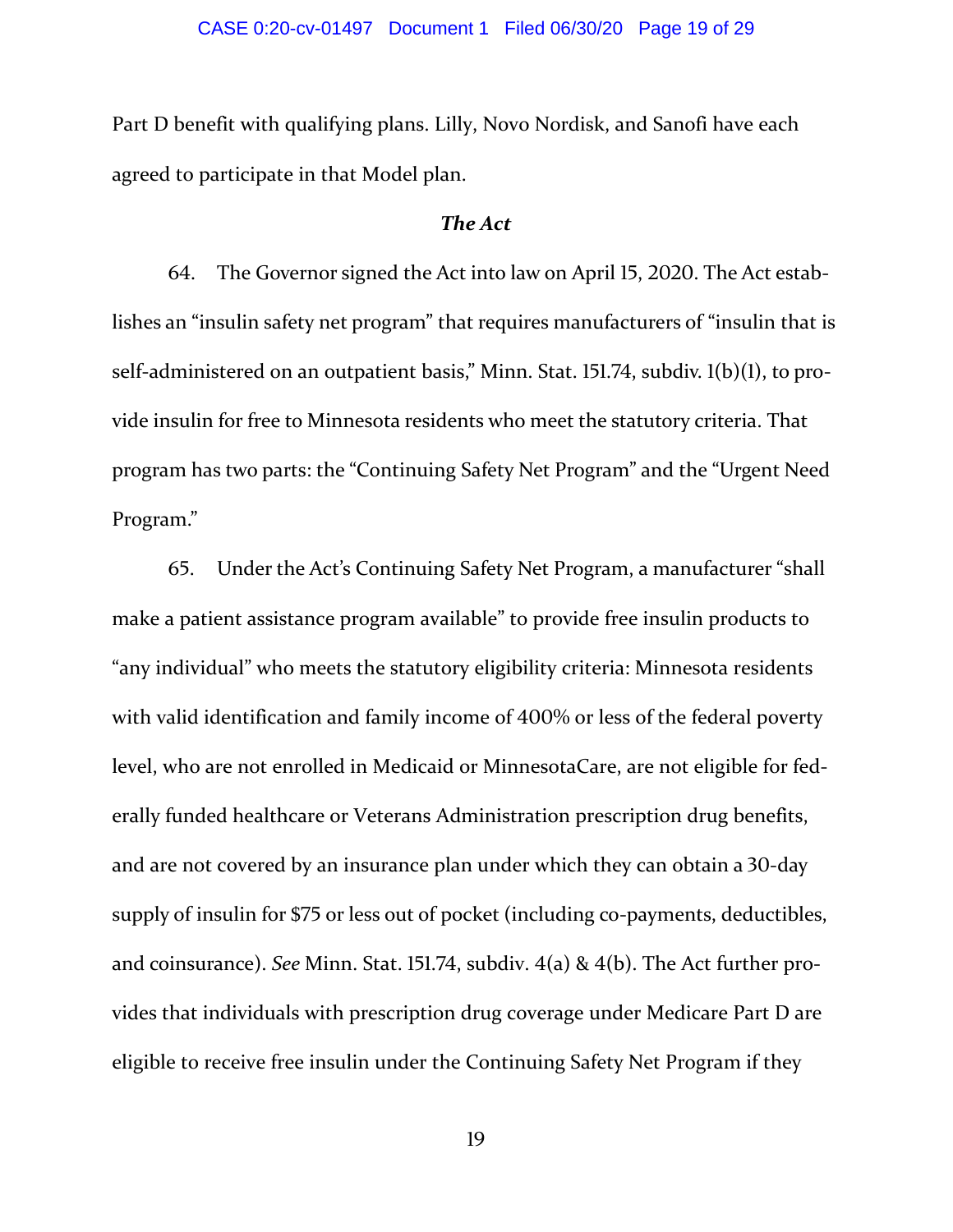#### CASE 0:20-cv-01497 Document 1 Filed 06/30/20 Page 20 of 29

have spent more than \$1,000 on prescription drugs in the calendar year and meet the other eligibility criteria. *See* Minn. Stat. 151.74, subdiv. 4(c).

66. Upon receiving a Minnesota resident's application for free insulin under the Continuing Safety Net Program, the manufacturer must determine whether the individual meets the statutory eligibility criteria, and then notify the individual of that eligibility determination within 10 business days (unless additional information is needed, in which case brief extensions of time are permitted). *See* Minn. Stat.  $151.74$ , subdiv.  $5(a)$ .

67. If the manufacturer denies the application, the resident may appeal to a review panel created by the Board of Pharmacy. Minn. Stat. 151.74, subdiv. 8. The panel may overrule the manufacturer, and its eligibility decision is binding. *Id*

68. For those eligible residents who have private health insurance, the Act allows the manufacturer to "determine that the individual's insulin needs are bet‐ ter addressed through the use of the manufacturer's co‐payment assistance pro‐ gram, in which case, the manufacturer shall inform the individual and provide the individual with the necessary coupons to submit to a pharmacy." Minn. Stat. 151.74, subdiv.  $5(c)$ . Otherwise, the manufacturer must provide the individual with a "statement of eligibility" that is valid for 12 months and can be taken to a pharmacy with a prescription to obtain free insulin from the manufacturer under the Continuing Safety Net Program. Minn. Stat. 151.74, subdiv. 5(b).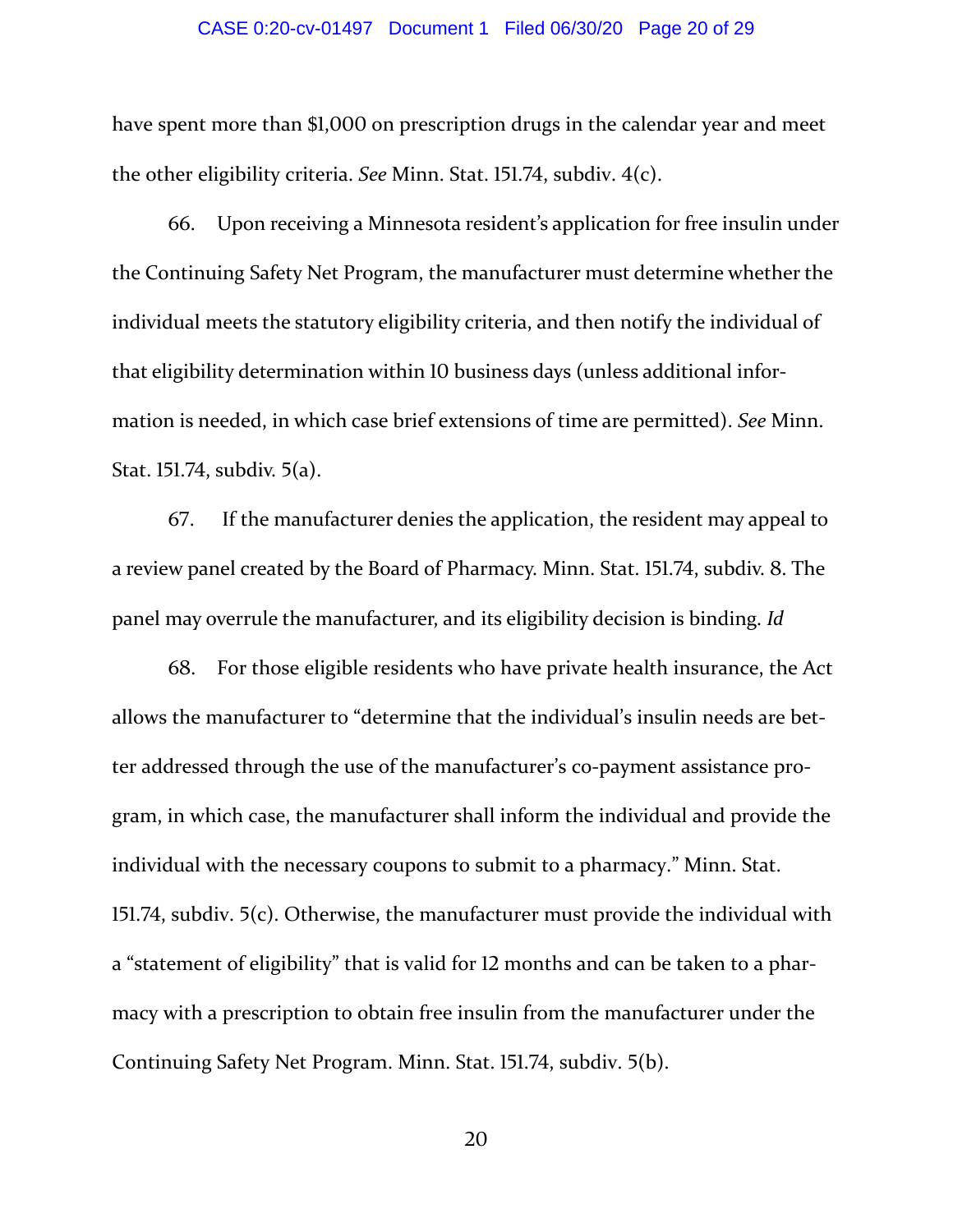#### CASE 0:20-cv-01497 Document 1 Filed 06/30/20 Page 21 of 29

69. Likewise, for those eligible residents who lack private insurance, the manufacturer must provide the individual with a "statement of eligibility" that the individual can then take to a pharmacy to obtain insulin under the Continuing Safety Net Program for up to one year. Minn. Stat. 151.74, subdiv. 5(b).

70. When the resident presents the eligibility statement to a pharmacy, the pharmacy orders the insulin from the manufacturer, and the manufacturer "shall send to the pharmacy a 90-day supply of insulin" "*at no charge* to the individual or pharmacy." Minn. Stat. 151.74, subdiv.  $6(c)$  (emphasis added).<sup>3</sup> The pharmacy, in contrast, is allowed to charge the resident a co-payment "not to exceed \$50 for each 90-day supply" to cover "the pharmacy's costs for processing and dispensing" the insulin. Minn. Stat.  $151.74$ , subdiv.  $6(e)$ .

71. This process may be repeated as the individual orders more insulin throughout their full year of eligibility. "Upon receipt of a reorder from a phar‐ macy," the manufacturer must send "an additional 90-day supply of the product, unless a lesser amount is requested"—again "*at no charge* to the individual or pharmacy." Minn. Stat. 151.74, subdiv. 6(f) (emphasis added).

<sup>3</sup> The text of the Act gives manufacturers the option of mailing the insulin di‐ rectly to the individual. Minn. Stat. 151.74, subdiv.  $6(g)$ . But the Board of Pharmacy has since acknowledged that federal and state law may prohibit manufacturers from doing so. Minn. Bd. of Pharmacy, *Minnesota Insulin Safety Net Program Guidance* at 4 (May 20, 2020), https://mn.gov/boards/assets/ISNP-Guidance\_tcm2l-433509.pdf.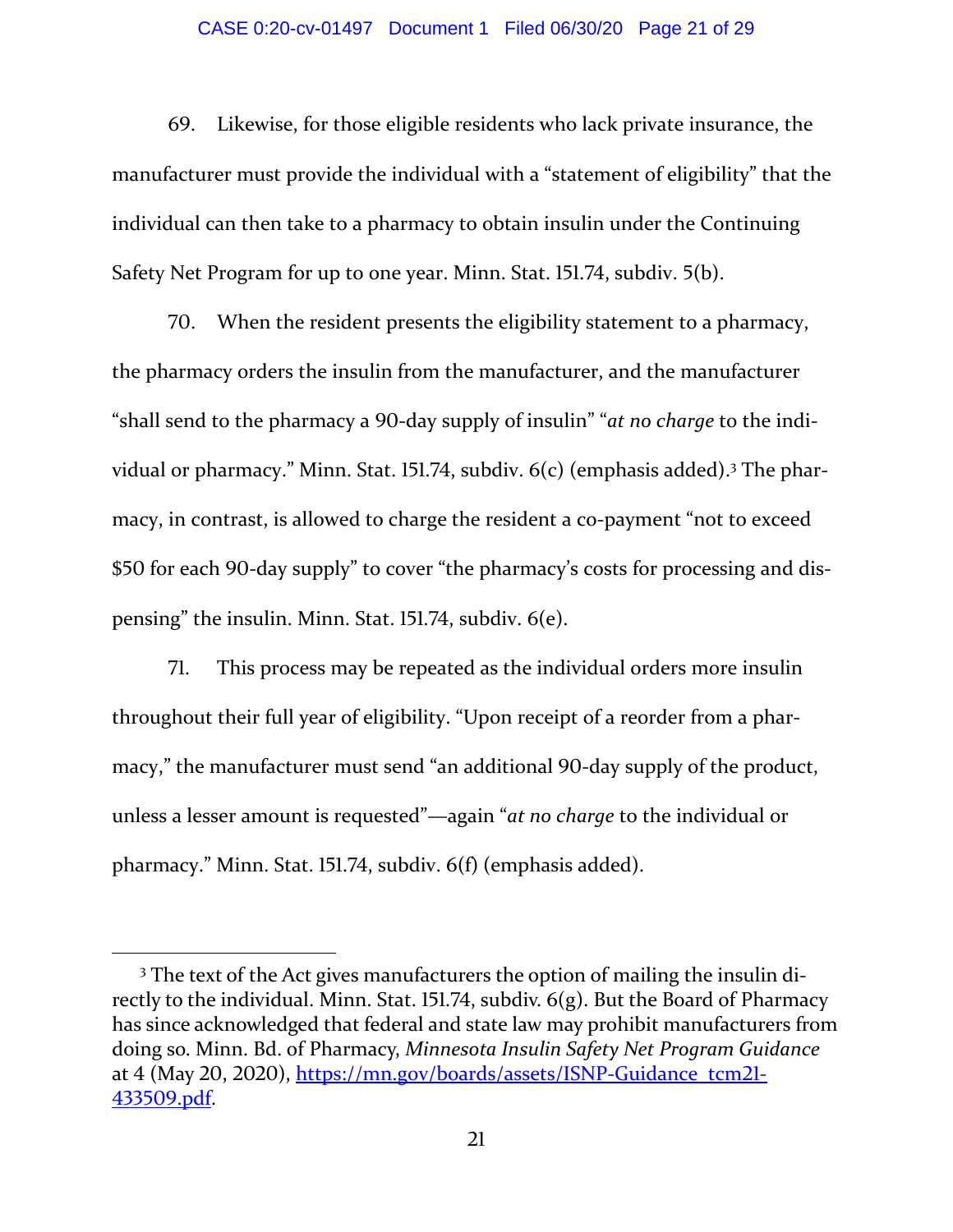#### CASE 0:20-cv-01497 Document 1 Filed 06/30/20 Page 22 of 29

72. The Act also establishes an Urgent Need Program that requires manufacturers to provide a 30-day supply of free insulin for individuals who meet the statutory eligibility criteria: Minnesota residents who (1) are not enrolled in Medicaid or MinnesotaCare; (2) are not enrolled in a prescription drug coverage plan that would cover a 30-day supply of insulin for \$75 or less out of pocket (including co-payments, deductibles, and coinsurance); (3) have not received insulin under the Urgent Need Program within the past 12 months; and (4) have readily available for use less than a seven‐day supply of insulin and need insulin to avoid the likelihood of suffering significant health consequences. Minn. Stat.  $151.74$ , subdiv.  $2(a)-(b)$ .

73. When an eligible resident submits an application along with a valid prescription for insulin, the pharmacy "shall dispense" a 30-day supply of the insulin. Minn. Stat. 151.74, subdiv.  $3(c)$ . The pharmacy then submits an electronic claim for payment to the manufacturer (or the manufacturer's vendor), who must then either "reimburse the pharmacy in an amount that covers the pharmacy's acquisition cost" or else "send to the pharmacy a replacement supply of the same insulin as dispensed in the amount dispensed." Minn. Stat. 151.74, subdiv. 3(d).

74. Once again, the Act allows pharmacies to recoup their costs of providing the medication: the pharmacy may collect an insulin co-payment from the individual in an amount not to exceed \$35 for the 30-day supply. Minn. Stat. 151.74,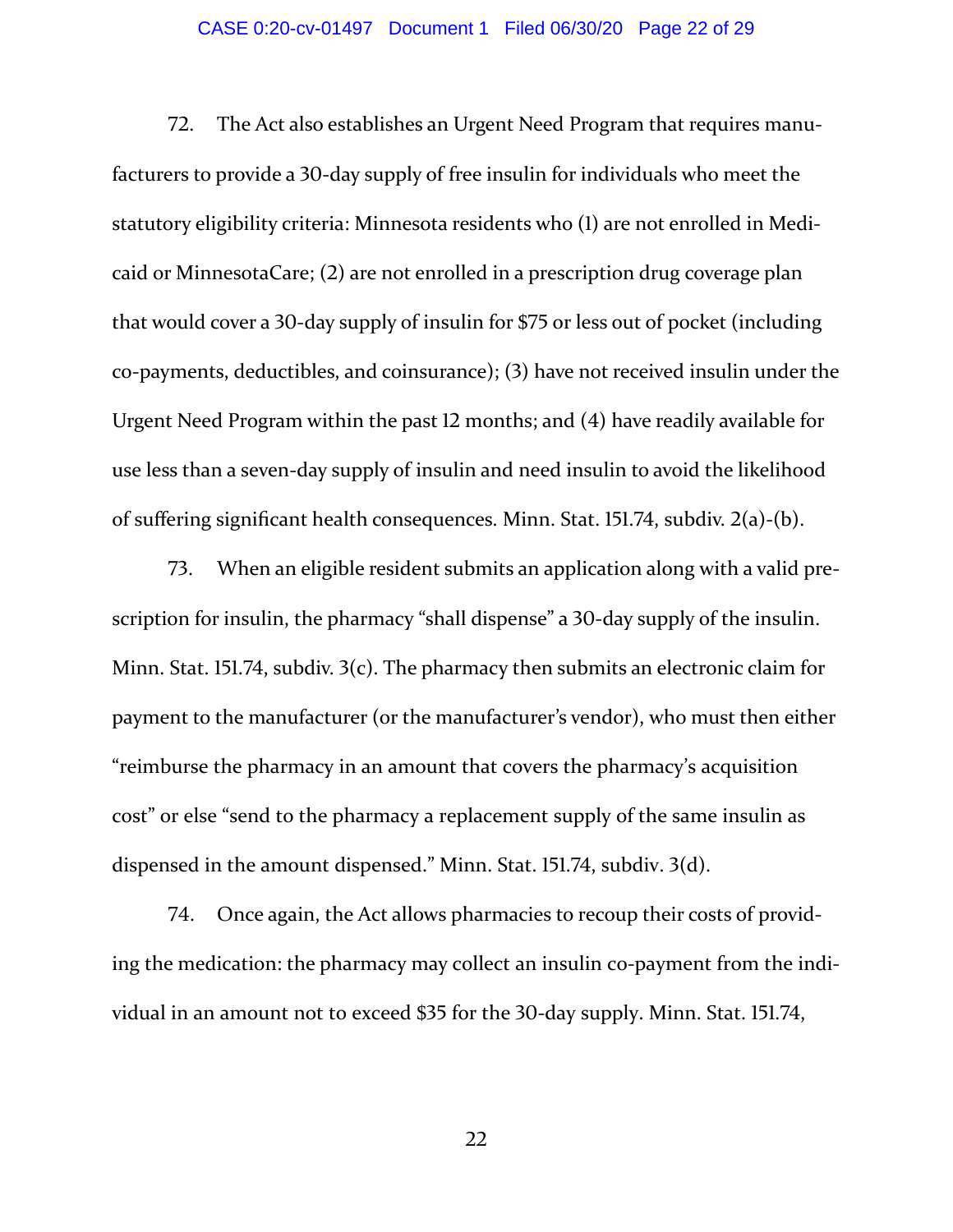#### CASE 0:20-cv-01497 Document 1 Filed 06/30/20 Page 23 of 29

subdiv.  $3(e)$ . But as with the Continuing Safety Net Program, none of that co-payment goes to the manufacturer that is required to provide the free insulin (or its monetary equivalent) to the pharmacy.

75. In addition to being forced to give away their insulin for free according to the state's terms, manufacturers will also incur significant expenses in developing and administering the Continuing Safety Net Program and Urgent Need Program.

76. If a manufacturer fails to comply with the requirements of either program, the Board of MNsure may assess administrative penalties that start at \$200,000 per month of noncompliance and eventually increase to \$600,000 per month if the manufacturer continues to be in noncompliance after one year. Minn. Stat. 151.74, subdiv.  $10(a)$ . A manufacturer is also subject to these penalties if it fails to provide a state‐mandated telephone hotline (operated in accordance with the state's specific requirements), or if it fails to advertise the eligibility criteria for the Minnesota programs on its website. Minn. Stat. 151.74, subdiv. 10(b).

77. The Act requires all insulin manufacturers to fulfill these obligations under these two state‐created programs, with two limited exceptions. First, a manu‐ facturer is exempt from the law if it has "annual gross revenue of \$2,000,000 or less from insulin sales in Minnesota." Minn. Stat. 151.74, subdiv. 1(c). Second, a manufacturer's insulin product is exempt if the product's WAC "is \$8 or less per milliliter or applicable National Council for Prescription Drug Plan billing unit, for the entire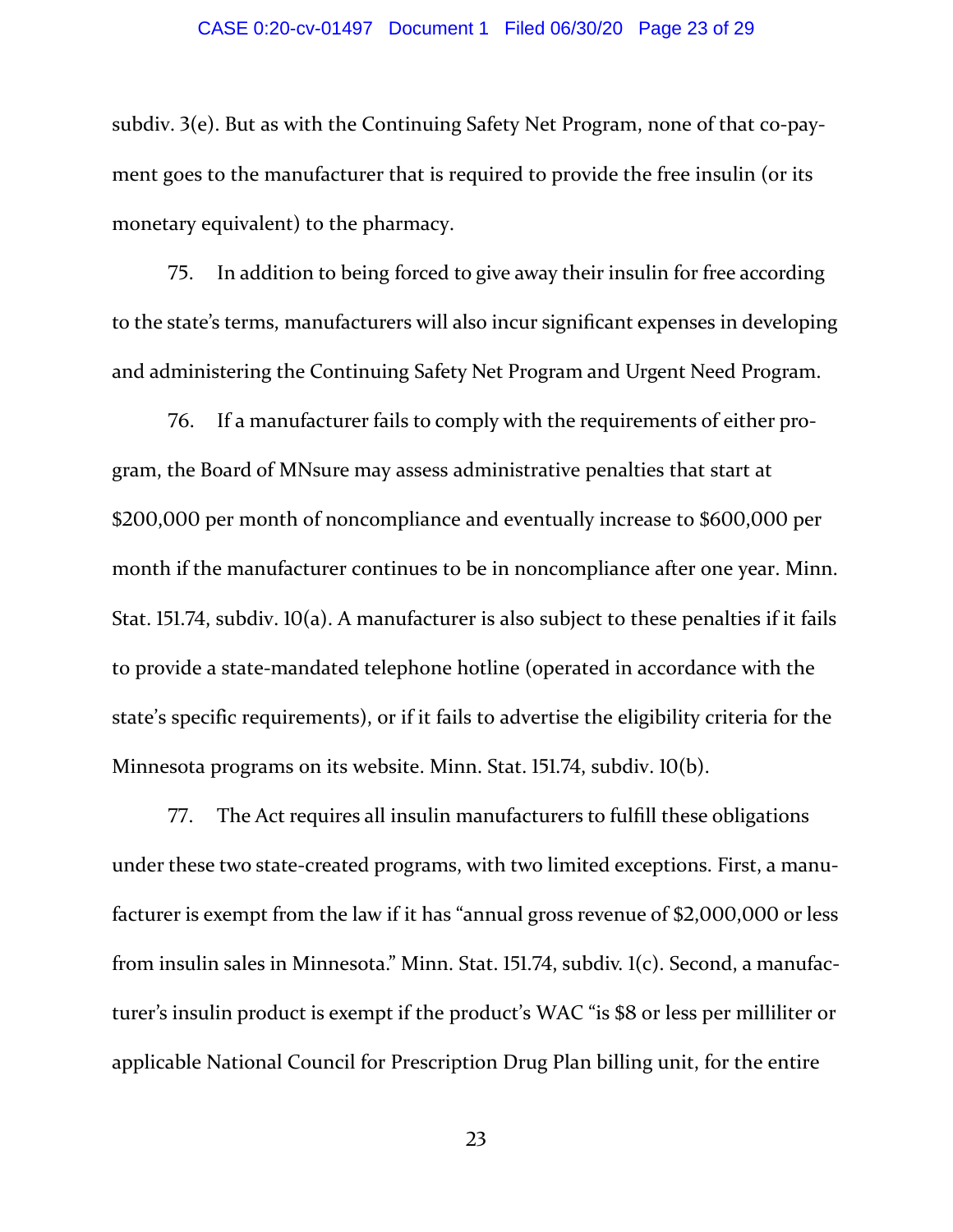#### CASE 0:20-cv-01497 Document 1 Filed 06/30/20 Page 24 of 29

assessment time period, adjusted annually based on the consumer price index." Minn. Stat. 151.74, subdiv. 1(d).

78. Neither exemption applies to PhRMA's members that sell insulin in Minnesota. Each manufacturer has more than \$2 million in annual gross revenue from the sale of insulin products in Minnesota, and the WAC for each of its insulin products is greater than \$8 per milliliter.

79. MNsure estimates that 13,100 Minnesotans will participate in the Continuing Safety Net Program and another 16,600 Minnesotans will participate in the Urgent Need Program in the first year after the Act goes into effect. Minn. Health & Human Servs. Fin. Div., Consolidated Fiscal Note, HF 3100, 91st Leg. (Feb. 18, 2020), https://www.house.leg.state.mn.us/comm/docs/9b4c084f-4ef5- $4ab7$ -af26-0c8ffb7abada.pdf. At those participation rates, PhRMA's members will be compelled to provide 173,800 monthly supplies of free insulin through these programs in just the first year of the Act's operation.

# **FIRST CLAIM FOR RELIEF** *Violation of the Takings Clause*

80. The prior paragraphs of the Complaint are incorporated by reference. 81. The Takings Clause of the Fifth Amendment provides that "private" property [shall not] be taken for public use, without just compensation." U.S. Const., Amend. V. The Due Process Clause of the Fourteenth Amendment makes that prohibition applicable to the states.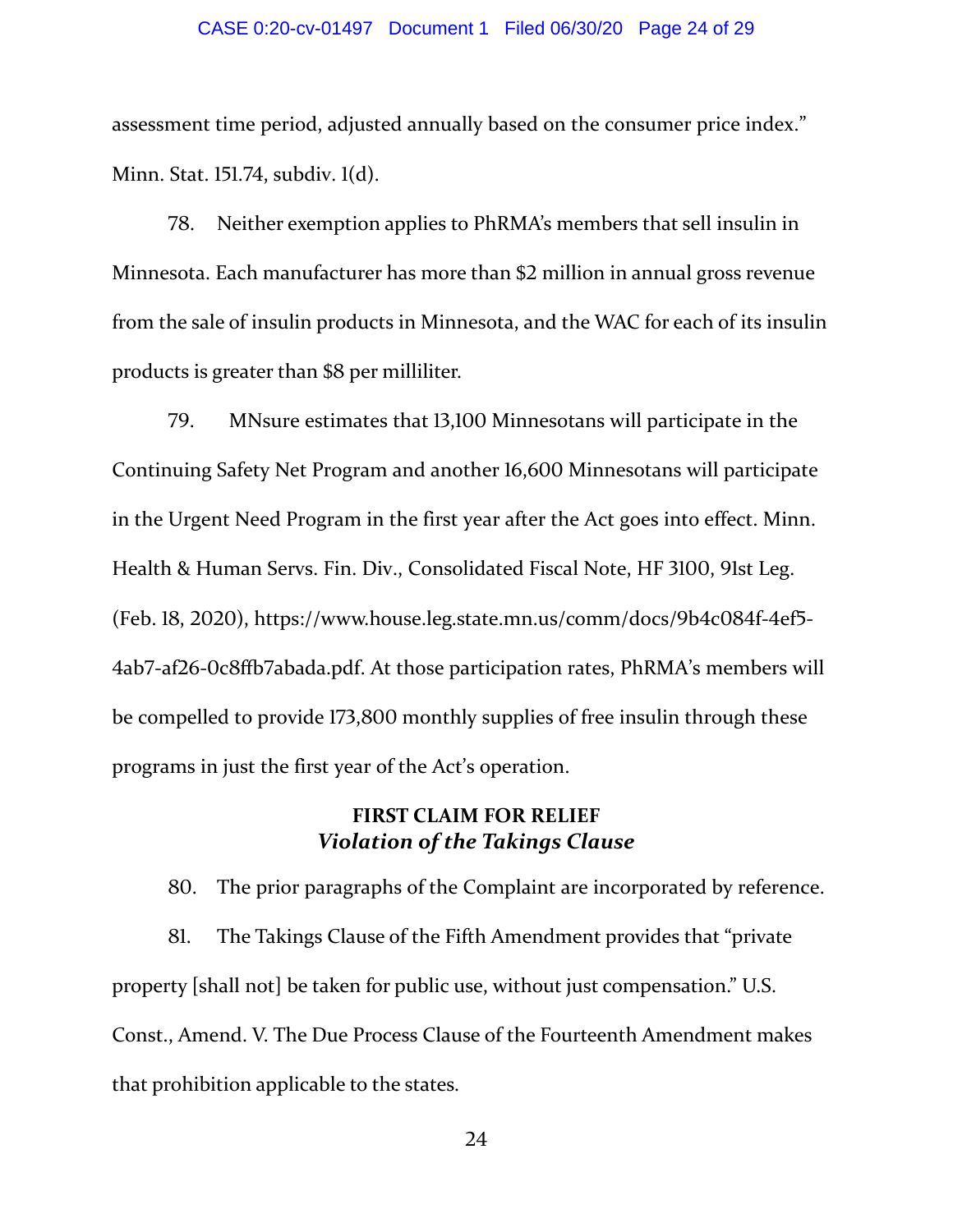#### CASE 0:20-cv-01497 Document 1 Filed 06/30/20 Page 25 of 29

82. The Act's Continuing Safety Net Program requires PhRMA's members to provide their insulin products free of charge to the public, *i.e.*, Minnesota resi‐ dents. Until they are sold, those products are the private personal property of PhRMA's members that manufacture them. The requirement that PhRMA's mem‐ bers give away their personal property for free constitutes a *per se* taking of private property. *See Horne v. U.S. Dep't of Agric.*, 135 S. Ct. 2419 (2015). The Act makes no provision, and includes no mechanism, to compensate manufacturers for this taking. Accordingly, the Continuing Safety Net Program effects a series of *per se* tak‐ ings of private property for public use without just compensation, in violation of the Takings Clause.

83. The Act's Urgent Need Program requires PhRMA's members to provide their insulin products free of charge to pharmacies that dispense their products to Minnesota residents. The requirement that PhRMA's members give away their per‐ sonal property for free constitutes a *per se* taking of private property. *See Horne*, 135 S. Ct. 2419. The Act makes no provision, and includes no mechanism, to compensate manufacturers for this taking. Accordingly, the Urgent Need Program effects a series of *per se* takings of private property for public use without just compensation, in violation of the Takings Clause.

84. The Urgent Need Program's alternative of allowing a manufacturer to reimburse a pharmacy for the pharmacy's cost of acquiring the manufacturer's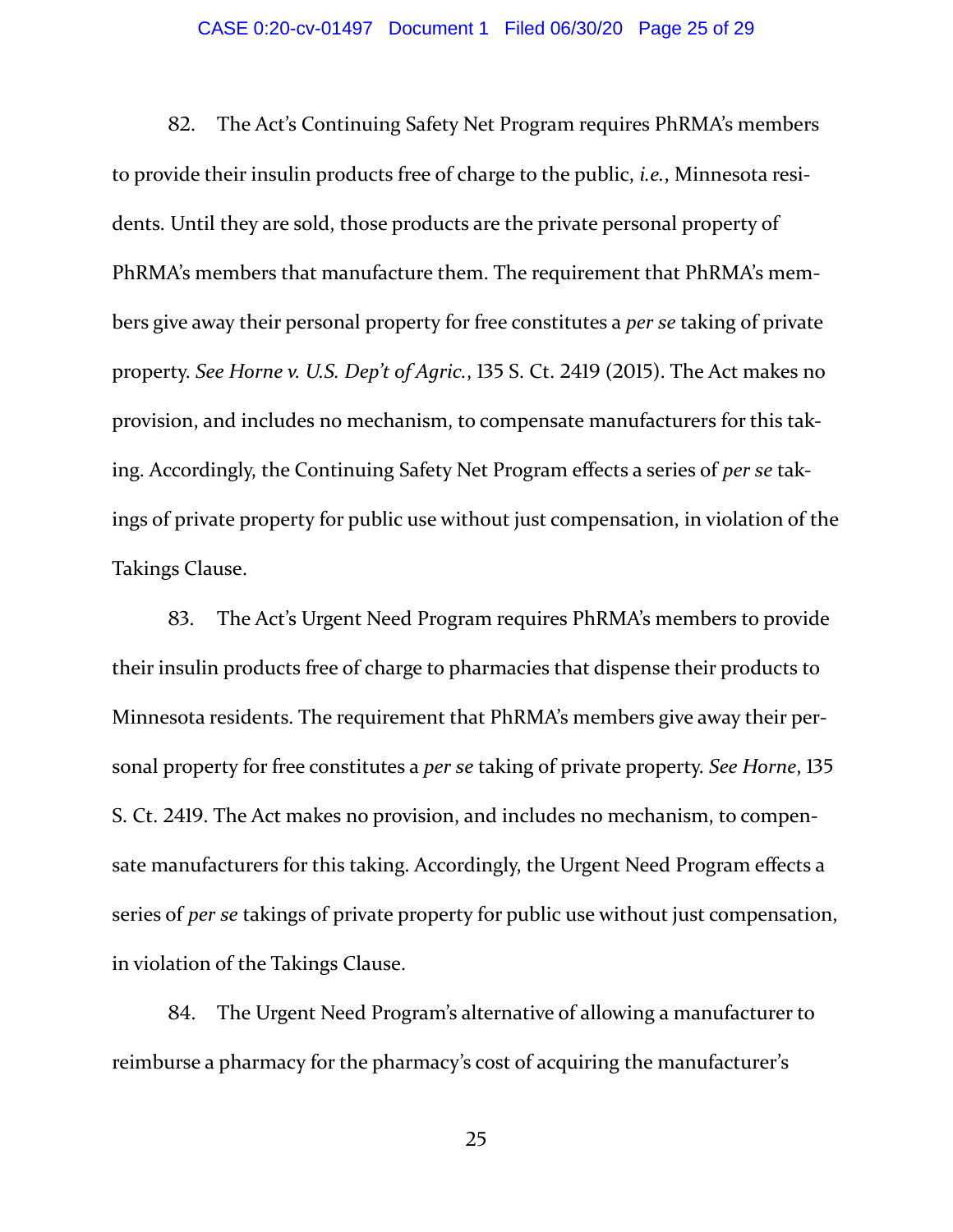#### CASE 0:20-cv-01497 Document 1 Filed 06/30/20 Page 26 of 29

product instead of providing a replacement unit does not avoid or ameliorate the unconstitutional taking. Even if reimbursing the pharmacy's acquisition cost is in some cases the less costly and/or more administrable option, it is a *per se* taking for Minnesota to require a manufacturer to pay for a particular dose of insulin that a particular pharmacist dispenses to a particular patient in order to avoid being re‐ quired to replace, at no charge, the insulin the pharmacy dispensed to that patient. *See Koontz v. St. Johns River Water Mgmt. Dist.*, 570 U.S. 595 (2013).

85. Unless Defendants are enjoined from enforcing the Act, the law will continually effect unconstitutional takings of manufacturers' property without just compensation. The language and purpose of the Act make clear that Minnesota does not intend to, and will not, compensate PhRMA's members for the products they are required to provide to Minnesota residents for free. Accordingly, a contin‐ uous series of state court actions seeking to compel an inverse condemnation pro‐ ceeding for each of the thousands of units of insulin that PhRMA's members must provide under the Act is not an appropriate or available remedy. Instead, the proper redress is an injunction against enforcement of the Act, which would also afford Minnesota the opportunity to repeal its law and reverse the unconstitu‐ tional taking. The Court has authority to grant such relief under *Ex Parte Young,* 209 U.S. 123 (1908).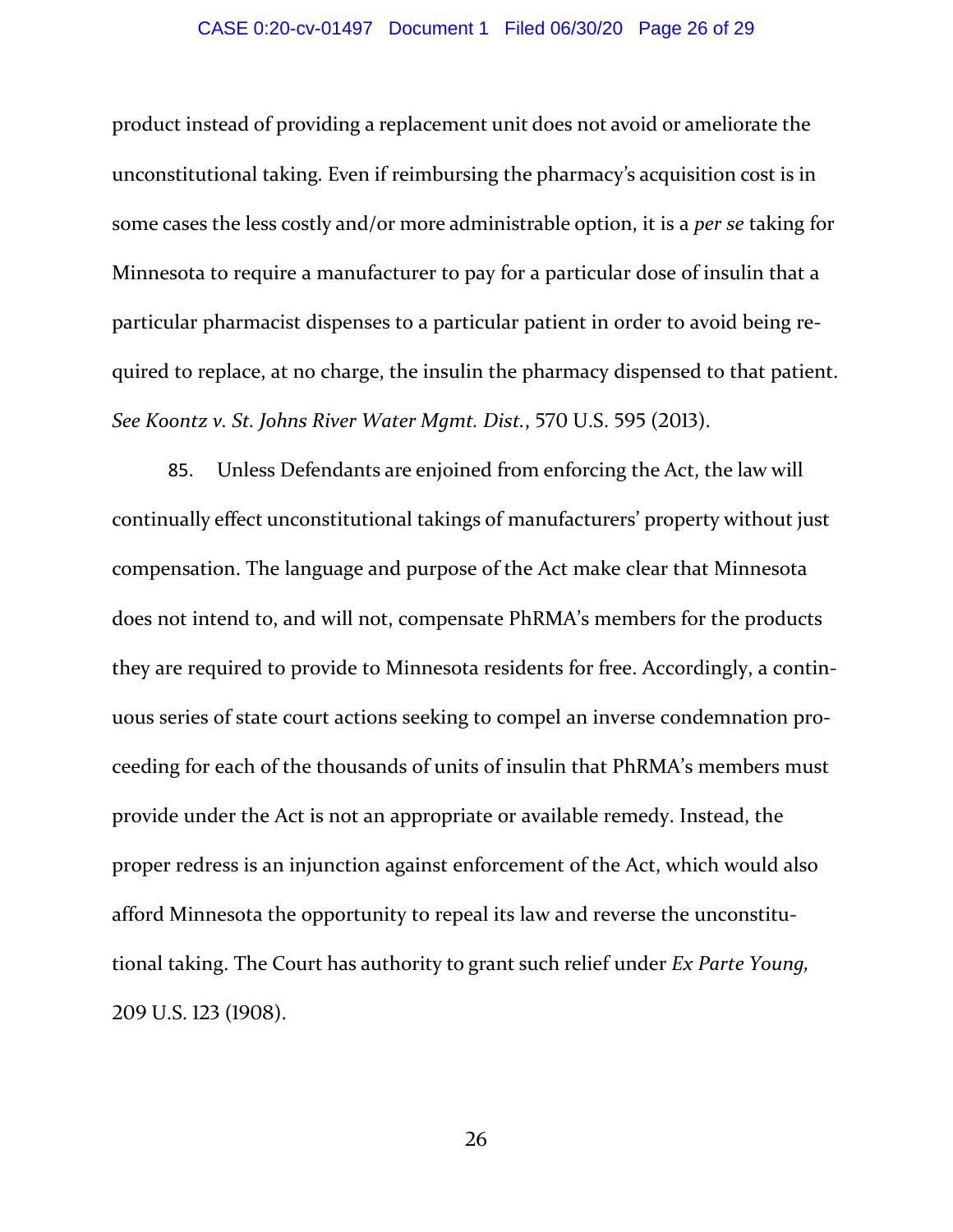# **SECOND CLAIM FOR RELIEF** *Violation of the Commerce Clause*

86. The prior paragraphs of the Complaint are incorporated by reference.

87. The Act provides an exemption for insulin products that have a WAC of "\$ or less per milliliter or applicable National Council for Prescription Drug Plan billing unit, for the entire assessment time period, adjusted annually based on the consumer price index." Minn. Stat. 151.74, subdiv. 1(d). PhRMA is not aware of any U.S. manufacturer that sells an insulin product for \$8 per milliliter, and there is no explanation of the purpose of this exemption in the Act's legislative history. If this provision were interpreted to afford insulin manufacturers the "option" of avoiding the unconstitutional taking of their property by lowering the WAC of their prod‐ ucts to \$8 per milliliter, the exemption is independently unconstitutional under the Commerce Clause of the U.S. Constitution.

. By granting Congress the power "[t]o regulate Commerce . . . among the several States," U.S. Const. art. I, § 8, cl. 3, the Commerce Clause operates, in its "dormant" aspect, to prohibit states from enacting laws that impose substantial burdens on interstate commerce. The Dormant Commerce Clause prohibits states from regulating commerce beyond their boundaries*.*

89. To the extent that Subdivision 1(d) of Minn. Stat. 151.74 conditions the ability of insulin manufacturers to escape the unlawful taking of their property on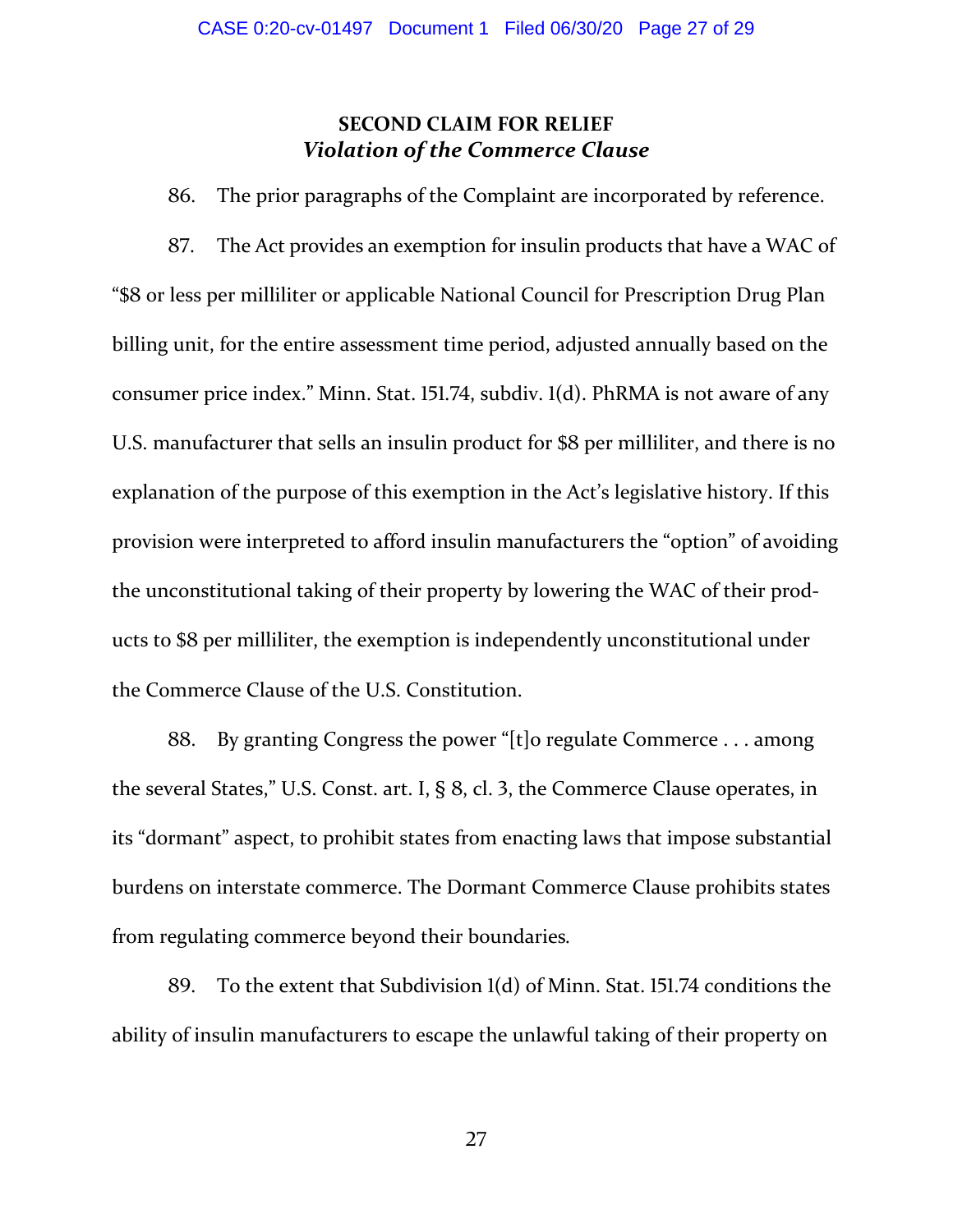a requirement that they charge a WAC of no more than \$8 per milliliter, that provision violates the Dormant Commerce Clause because it would directly regulate the price of transactions that occur entirely outside Minnesota between out‐of‐ state insulin manufacturers and out‐of‐state wholesalers. Indeed, the WAC is a na‐ tional list price that manufacturers charge their wholesale customers for their products and thus cannot be changed in one state alone. Such regulation of extra‐ territorial commerce is impermissible under the Dormant Commerce Clause.

### **REQUEST FOR RELIEF**

WHEREFORE, Plaintiff respectfully requests judgment against Defendants as follows:

- A declaration that Subdivisions  $3(d)$  and  $6(f)$  of Minn. Stat. 151.74 violate the Takings Clause of the Fifth Amendment (applicable to the states under the Fourteenth Amendment), and that, if Subdivision 1(d) were interpreted as a condition on the ability of manufacturers to escape the unlawful taking of their personal property, that condition would violate the Commerce Clause;
- A permanent injunction against enforcement of Subdivisions  $3(d)$ ,  $6(f)$ , and  $l(d)$  of Minn. Stat. 151.74;
- Award of PhRMA's attorney fees and costs; and
- Such other relief as the Court may deem just and proper.